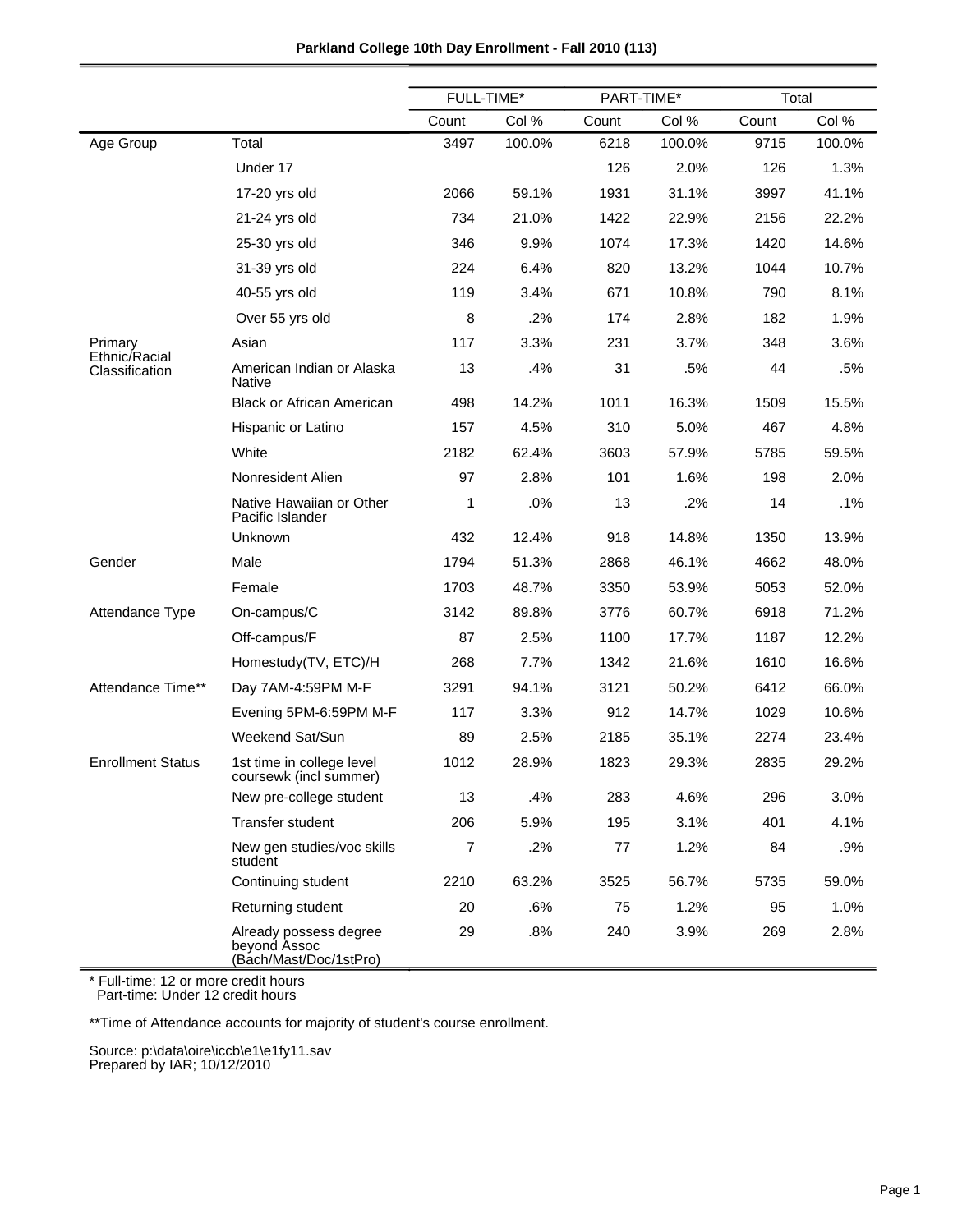|                         |                                                              | FULL-TIME* |        | PART-TIME*     |        | Total |        |
|-------------------------|--------------------------------------------------------------|------------|--------|----------------|--------|-------|--------|
|                         |                                                              | Count      | Col %  | Count          | Col %  | Count | Col %  |
| <b>Student Level</b>    | Freshman                                                     | 2363       | 67.6%  | 3492           | 56.2%  | 5855  | 60.3%  |
|                         | Sophomore                                                    | 1069       | 30.6%  | 1790           | 28.8%  | 2859  | 29.4%  |
|                         | Dual Enrollment                                              |            |        | 27             | .4%    | 27    | .3%    |
|                         | Unclassified/other                                           | 61         | 1.7%   | 661            | 10.6%  | 722   | 7.4%   |
|                         | <b>Dual Credit</b>                                           | 4          | .1%    | 248            | 4.0%   | 252   | 2.6%   |
| Residency               | In-district                                                  | 2494       | 71.3%  | 4569           | 73.5%  | 7063  | 72.7%  |
|                         | Out-of-district                                              | 813        | 23.2%  | 1446           | 23.3%  | 2259  | 23.3%  |
|                         | Out-of-state                                                 | 56         | 1.6%   | 65             | 1.0%   | 121   | 1.2%   |
|                         | <b>Foreign Country</b>                                       | 134        | 3.8%   | 138            | 2.2%   | 272   | 2.8%   |
| Student Intent          | Prepare for transfer                                         | 69         | 2.0%   | 280            | 4.5%   | 349   | 3.6%   |
|                         | Improve skills for present<br>job                            | 14         | .4%    | 59             | .9%    | 73    | .8%    |
|                         | Prepare for job<br>immediately after com<br>college          | 60         | 1.7%   | 291            | 4.7%   | 351   | 3.6%   |
|                         | Prepare for GED/improve<br>basic ac skills                   | 5          | .1%    | 11             | .2%    | 16    | .2%    |
|                         | Personal interest - not<br>career oriented                   | 8          | .2%    | 78             | 1.3%   | 86    | .9%    |
|                         | Other or unknown                                             | 3341       | 95.5%  | 5499           | 88.4%  | 8840  | 91.0%  |
| Enrollment<br>Objective | Complete one or several<br>courses                           | 148        | 4.2%   | 2150           | 34.6%  | 2298  | 23.7%  |
|                         | Complete a Certificate                                       | 101        | 2.9%   | 459            | 7.4%   | 560   | 5.8%   |
|                         | Complete Assoc degree                                        | 3248       | 92.9%  | 3609           | 58.0%  | 6857  | 70.6%  |
| <b>TRANSFER</b>         | NOT planning transfer                                        | 3428       | 98.0%  | 5938           | 95.5%  | 9366  | 96.4%  |
| <b>PLANS</b>            | YES, planning transfer                                       | 69         | 2.0%   | 280            | 4.5%   | 349   | 3.6%   |
| <b>HIGHEST DEG</b>      | Assoc Deg/A                                                  | 19         | .5%    | 96             | 1.5%   | 115   | 1.2%   |
| <b>EARNED</b>           | Bachelor Deg/B                                               | 23         | $.7\%$ | 172            | 2.8%   | 195   | 2.0%   |
|                         | Certificate/C                                                | 17         | .5%    | 53             | .9%    | 70    | .7%    |
|                         | Doctoral/D                                                   |            |        | 13             | .2%    | 13    | .1%    |
|                         | GED/G                                                        | 66         | 1.9%   | 113            | 1.8%   | 179   | 1.8%   |
|                         | High School Dip/H                                            | 3144       | 89.9%  | 5301           | 85.3%  | 8445  | 86.9%  |
|                         | Master Deg/M                                                 | 6          | $.2\%$ | 52             | .8%    | 58    | .6%    |
|                         | Other/O                                                      | 48         | 1.4%   | 97             | 1.6%   | 145   | 1.5%   |
|                         | First Prof (Dental, Law,<br>etc)/P                           |            |        | $\overline{4}$ | .1%    | 4     | .0%    |
|                         | Passed one college-level<br>course but did not<br>graduate/S | 174        | 5.0%   | 317            | 5.1%   | 491   | 5.1%   |
|                         | Total                                                        | 3497       | 100.0% | 6218           | 100.0% | 9715  | 100.0% |

Part-time: Under 12 credit hours

 $\blacksquare$ 

\*\*Time of Attendance accounts for majority of student's course enrollment.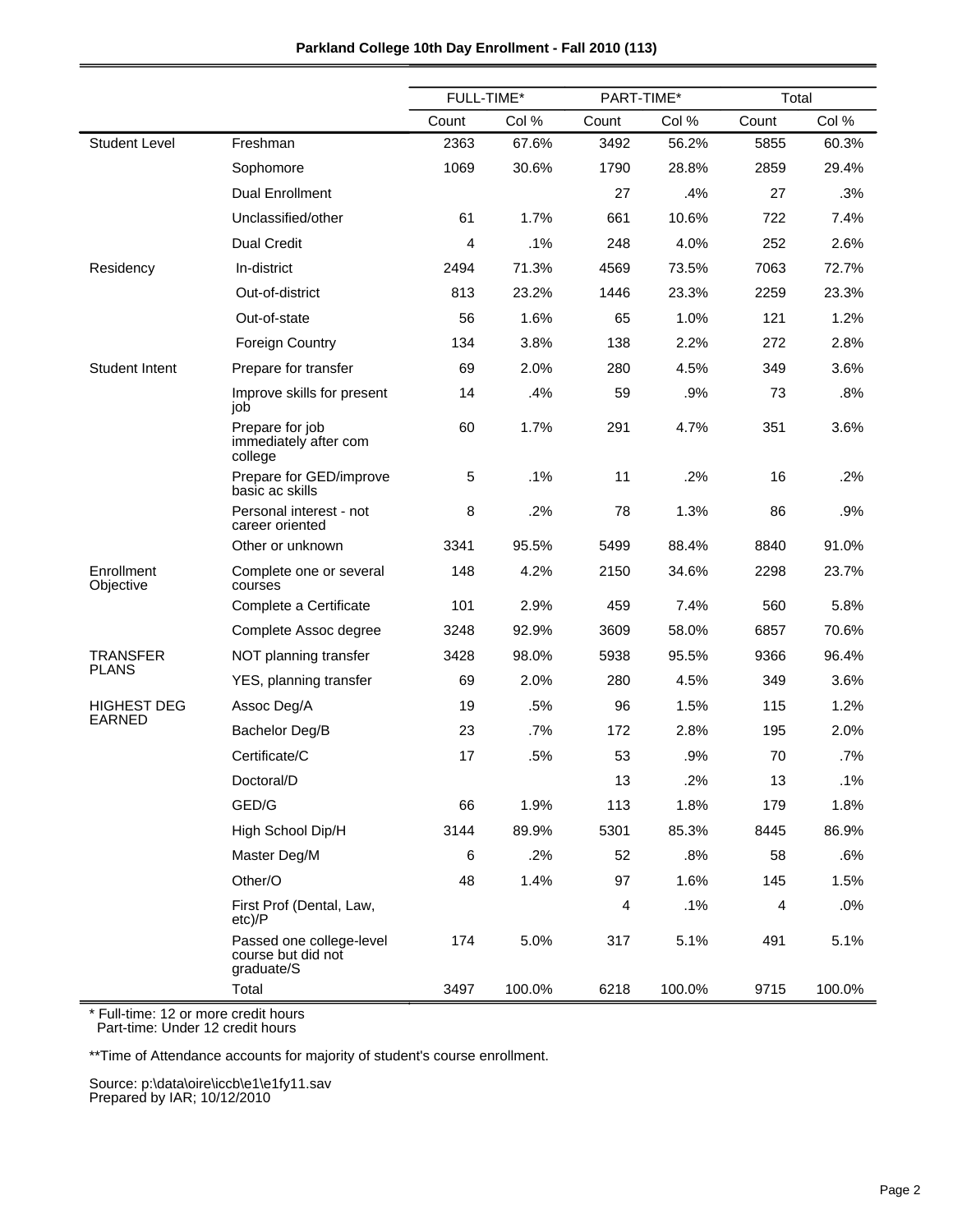|                                 |                            | <b>FULL-TIME*</b> |        | PART-TIME* |        | Total |        |
|---------------------------------|----------------------------|-------------------|--------|------------|--------|-------|--------|
|                                 |                            | Count             | Col %  | Count      | Col %  | Count | Col %  |
| <b>ATHLETIC</b>                 | Total                      | 3497              | 100.0% | 6218       | 100.0% | 9715  | 100.0% |
| AID.                            | No Financial Assistance    | 3345              | 95.7%  | 6198       | 99.7%  | 9543  | 98.2%  |
|                                 | <b>Scholarship Athlete</b> | 152               | 4.3%   | 20         | .3%    | 172   | 1.8%   |
| <b>SPORT</b>                    | Not a Scholarship Athlete  | 3345              | 95.7%  | 6198       | 99.7%  | 9543  | 98.2%  |
| <b>W/ATHLETIC</b><br><b>AID</b> | <b>Basketball</b>          | 24                | $.7\%$ | 3          | .0%    | 27    | .3%    |
|                                 | Baseball (not soft)        | 30                | .9%    | 3          | .0%    | 33    | .3%    |
|                                 | All other sports           | 98                | 2.8%   | 14         | $.2\%$ | 112   | 1.2%   |
|                                 | Total                      | 3497              | 100.0% | 6218       | 100.0% | 9715  | 100.0% |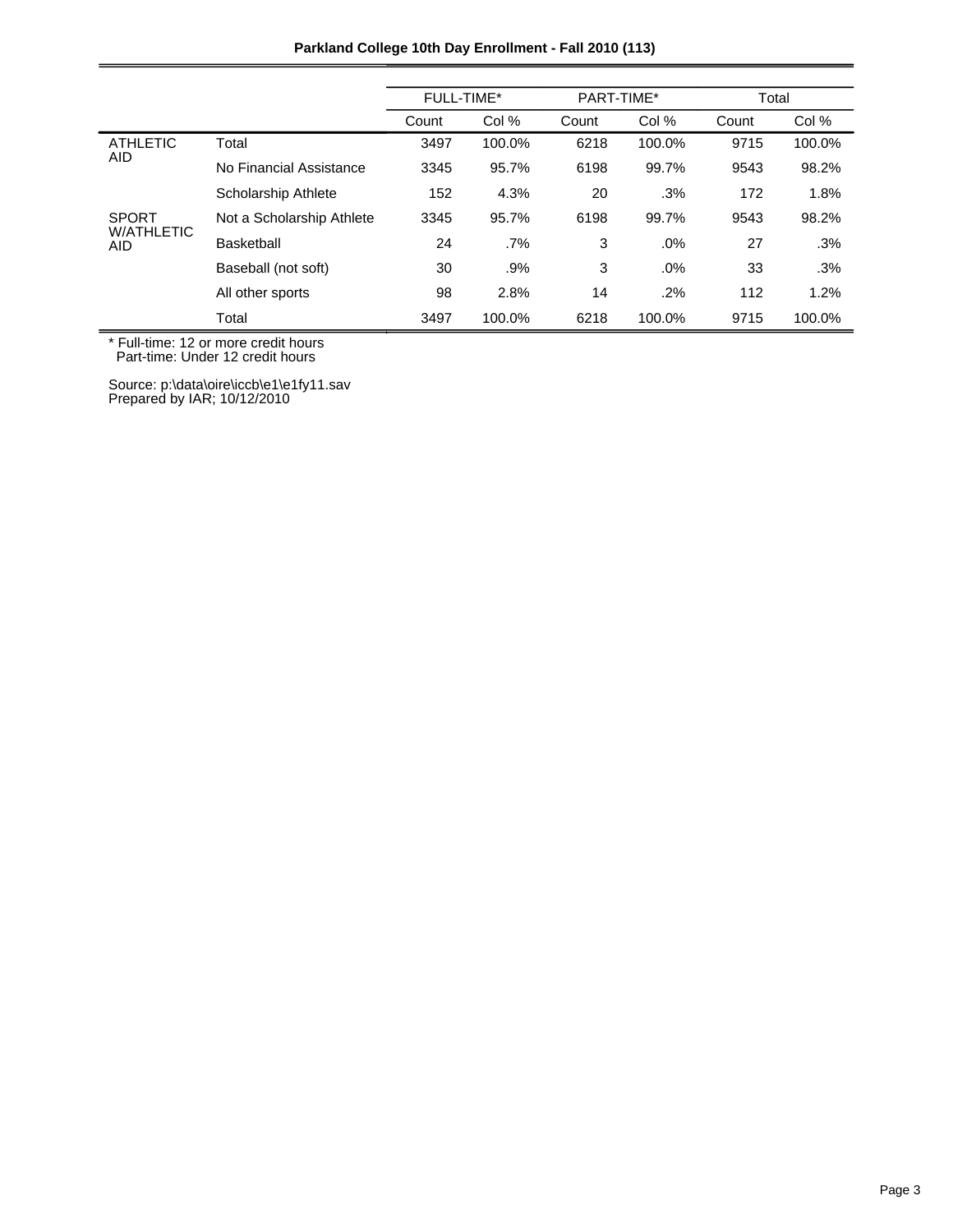|  | Parkland College 10th Day Enrollment - Fall 2010 (113) |  |
|--|--------------------------------------------------------|--|
|--|--------------------------------------------------------|--|

|        |               | FULL-TIME*<br>PART-TIME* |       |                  | Total  |                |        |
|--------|---------------|--------------------------|-------|------------------|--------|----------------|--------|
|        |               | Count                    | Col % | Count            | Col %  | Count          | Col %  |
| County | Adams         | $\overline{4}$           | .1%   | 8                | .1%    | 12             | .1%    |
|        | Alexander     | 1                        | .0%   |                  |        | $\mathbf{1}$   | .0%    |
|        | <b>Bond</b>   | 1                        | .0%   | $\overline{c}$   | .0%    | 3              | .0%    |
|        | Boone         | 1                        | .0%   | $\overline{c}$   | .0%    | 3              | .0%    |
|        | <b>Bureau</b> | 1                        | .0%   | $\overline{c}$   | .0%    | 3              | .0%    |
|        | Calhoun       |                          |       | $\mathbf{1}$     | .0%    | $\mathbf{1}$   | .0%    |
|        | Cass          | 3                        | .1%   | 4                | .1%    | $\overline{7}$ | .1%    |
|        | Champaign     | 1820                     | 52.0% | 3567             | 57.4%  | 5387           | 55.5%  |
|        | Christian     | 6                        | .2%   | $\boldsymbol{9}$ | .1%    | 15             | .2%    |
|        | Clark         | $\overline{c}$           | .1%   | 6                | .1%    | 8              | .1%    |
|        | Clay          | $\mathbf{1}$             | .0%   |                  |        | $\mathbf{1}$   | .0%    |
|        | Clinton       | $\overline{c}$           | .1%   | $\mathbf{1}$     | .0%    | 3              | .0%    |
|        | Coles         | 10                       | .3%   | 30               | .5%    | 40             | .4%    |
|        | Cook          | 308                      | 8.8%  | 601              | 9.7%   | 909            | 9.4%   |
|        | Crawford      | 1                        | .0%   | 3                | .0%    | 4              | .0%    |
|        | Cumberland    | 5                        | .1%   | 3                | .0%    | 8              | .1%    |
|        | De Kalb       | 4                        | .1%   | 5                | .1%    | 9              | .1%    |
|        | De Witt       | 43                       | 1.2%  | 69               | 1.1%   | 112            | 1.2%   |
|        | Douglas       | 156                      | 4.5%  | 182              | 2.9%   | 338            | 3.5%   |
|        | Du Page       | 31                       | .9%   | 47               | .8%    | 78             | .8%    |
|        | Edgar         | 20                       | .6%   | $\boldsymbol{9}$ | .1%    | 29             | .3%    |
|        | Effingham     | 10                       | .3%   | 18               | .3%    | 28             | .3%    |
|        | Fayette       |                          |       | $\mathbf{1}$     | .0%    | $\mathbf{1}$   | .0%    |
|        | Ford          | 126                      | 3.6%  | 193              | 3.1%   | 319            | 3.3%   |
|        | Franklin      |                          |       | 3                | .0%    | 3              | .0%    |
|        | Fulton        | $\overline{\mathbf{c}}$  | .1%   | 8                | .1%    | 10             | .1%    |
|        | Gallatin      | 1                        | .0%   |                  |        | $\mathbf{1}$   | .0%    |
|        | Greene        |                          |       | $\overline{c}$   | .0%    | $\overline{c}$ | .0%    |
|        | Grundy        | 6                        | .2%   | 11               | .2%    | 17             | .2%    |
|        | Hancock       |                          |       | 3                | .0%    | 3              | .0%    |
|        | Hardin        |                          |       | $\mathbf{1}$     | .0%    | $\mathbf{1}$   | .0%    |
|        | Henderson     |                          |       | $\mathbf{1}$     | .0%    | $\mathbf{1}$   | .0%    |
|        | Henry         | 6                        | .2%   | 17               | .3%    | 23             | .2%    |
|        | Iroquois      | 91                       | 2.6%  | 119              | 1.9%   | 210            | 2.2%   |
|        | Jackson       | $\overline{c}$           | .1%   | $\overline{7}$   | .1%    | 9              | .1%    |
|        | Jasper        |                          |       | $\overline{2}$   | .0%    | $\overline{c}$ | .0%    |
|        | Jefferson     | $\overline{c}$           | .1%   | 3                | $.0\%$ | 5              | .1%    |
|        | Jo Daviess    | $\mathbf{1}$             | .0%   |                  |        | $\mathbf{1}$   | $.0\%$ |

Part-time: Under 12 credit hours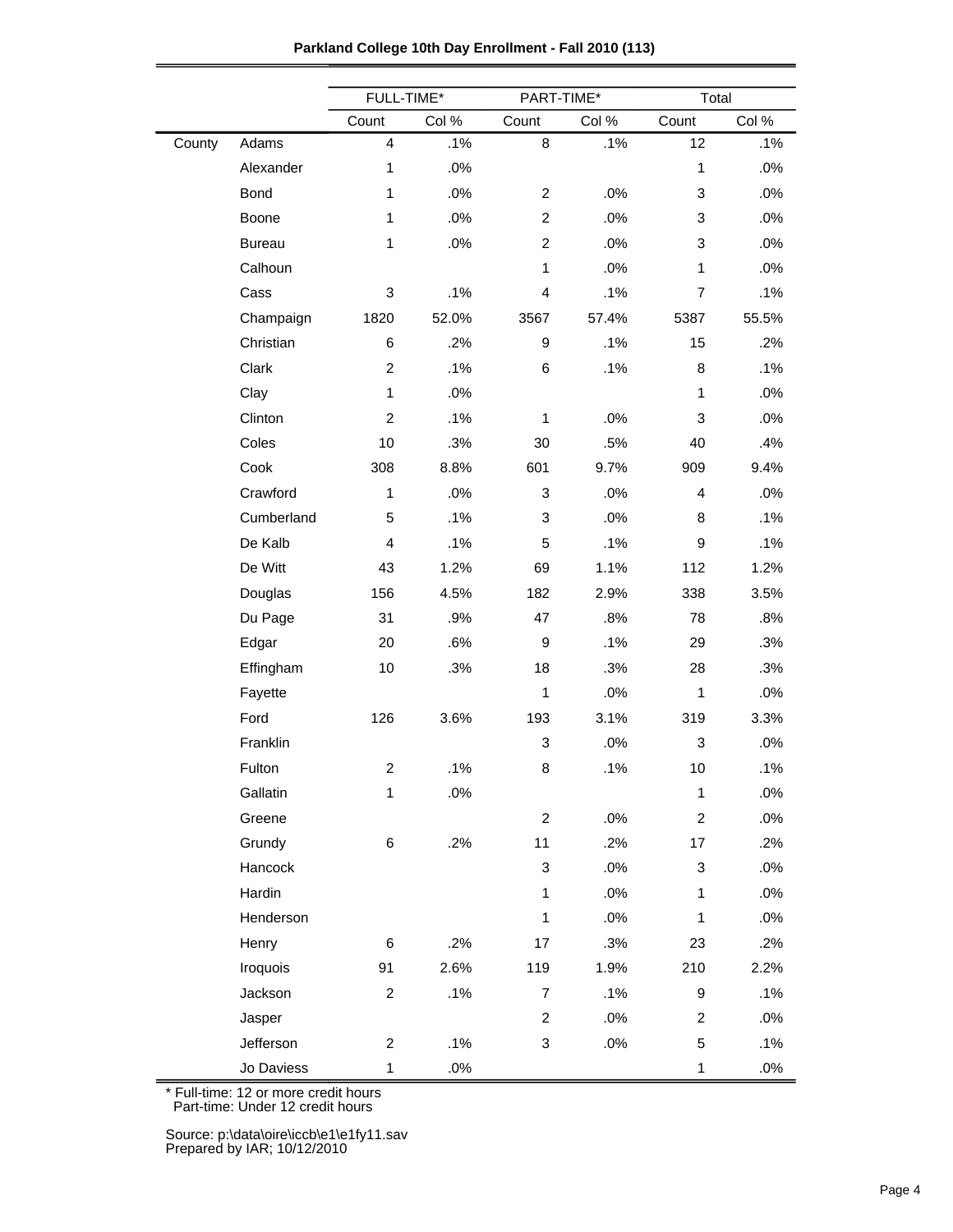|  | Parkland College 10th Day Enrollment - Fall 2010 (113) |
|--|--------------------------------------------------------|
|--|--------------------------------------------------------|

|        |             | FULL-TIME*     |        | PART-TIME*              |        | Total          |       |  |
|--------|-------------|----------------|--------|-------------------------|--------|----------------|-------|--|
|        |             | Count          | Col %  | Count                   | Col %  | Count          | Col % |  |
| County | Johnson     | $\mathbf{1}$   | .0%    | $\boldsymbol{2}$        | .0%    | 3              | .0%   |  |
|        | Kane        | 10             | .3%    | 29                      | .5%    | 39             | .4%   |  |
|        | Kankakee    | 29             | .8%    | 29                      | .5%    | 58             | .6%   |  |
|        | Kendall     | $\sqrt{2}$     | .1%    | $\sqrt{5}$              | .1%    | $\overline{7}$ | .1%   |  |
|        | Knox        |                |        | 19                      | .3%    | 19             | .2%   |  |
|        | Lake        | 27             | .8%    | 57                      | .9%    | 84             | .9%   |  |
|        | La Salle    | 8              | .2%    | $\overline{7}$          | .1%    | 15             | .2%   |  |
|        | Lawrence    | 1              | .0%    |                         |        | $\mathbf{1}$   | .0%   |  |
|        | Lee         | $\overline{7}$ | .2%    | 3                       | .0%    | 10             | .1%   |  |
|        | Livingston  | 47             | 1.3%   | 58                      | .9%    | 105            | 1.1%  |  |
|        | Logan       | 8              | .2%    | 4                       | .1%    | 12             | .1%   |  |
|        | McDonough   | 3              | .1%    | 4                       | .1%    | $\overline{7}$ | .1%   |  |
|        | McHenry     | 5              | .1%    | 3                       | .0%    | 8              | .1%   |  |
|        | McLean      | 85             | 2.4%   | 130                     | 2.1%   | 215            | 2.2%  |  |
|        | Macon       | 31             | .9%    | 67                      | 1.1%   | 98             | 1.0%  |  |
|        | Macoupin    | 1              | .0%    | $\overline{7}$          | .1%    | 8              | .1%   |  |
|        | Madison     | 8              | .2%    | 22                      | .4%    | 30             | .3%   |  |
|        | Marion      | 6              | .2%    | 3                       | .0%    | 9              | .1%   |  |
|        | Marshall    | $\mathbf{1}$   | .0%    | $\mathbf{1}$            | .0%    | $\overline{2}$ | .0%   |  |
|        | Mason       | $\overline{c}$ | .1%    | $\overline{c}$          | .0%    | 4              | .0%   |  |
|        | Menard      | 3              | .1%    | 6                       | .1%    | 9              | .1%   |  |
|        | Mercer      | $\mathbf{1}$   | .0%    | $\overline{7}$          | .1%    | 8              | .1%   |  |
|        | Monroe      | 1              | .0%    | $\mathbf{1}$            | .0%    | $\overline{c}$ | .0%   |  |
|        | Montgomery  | 4              | .1%    | 4                       | .1%    | 8              | .1%   |  |
|        | Morgan      | $\mathbf{1}$   | .0%    | 10                      | .2%    | 11             | .1%   |  |
|        | Moultrie    | 9              | .3%    | 5                       | .1%    | 14             | .1%   |  |
|        | Ogle        | $\overline{c}$ | .1%    | $\overline{\mathbf{4}}$ | .1%    | 6              | .1%   |  |
|        | Peoria      | 13             | .4%    | 44                      | .7%    | 57             | .6%   |  |
|        | Perry       |                |        | $\overline{c}$          | .0%    | $\overline{c}$ | .0%   |  |
|        | Piatt       | 170            | 4.9%   | 229                     | 3.7%   | 399            | 4.1%  |  |
|        | Pike        |                |        | $\overline{a}$          | .0%    | $\overline{2}$ | .0%   |  |
|        | Putnam      | $\overline{c}$ | .1%    | $\mathbf{1}$            | .0%    | 3              | .0%   |  |
|        | Randolph    | 1              | $.0\%$ | 3                       | .0%    | 4              | .0%   |  |
|        | Richland    |                |        | $\mathbf{1}$            | $.0\%$ | $\mathbf{1}$   | .0%   |  |
|        | Rock Island | $\overline{c}$ | .1%    | 10                      | .2%    | 12             | .1%   |  |
|        | St. Clair   | 2              | .1%    | 14                      | .2%    | 16             | .2%   |  |
|        | Saline      | $\mathbf{1}$   | $.0\%$ |                         |        | $\mathbf{1}$   | .0%   |  |
|        | Sangamon    | $10$           | .3%    | 52                      | .8%    | 62             | .6%   |  |

Part-time: Under 12 credit hours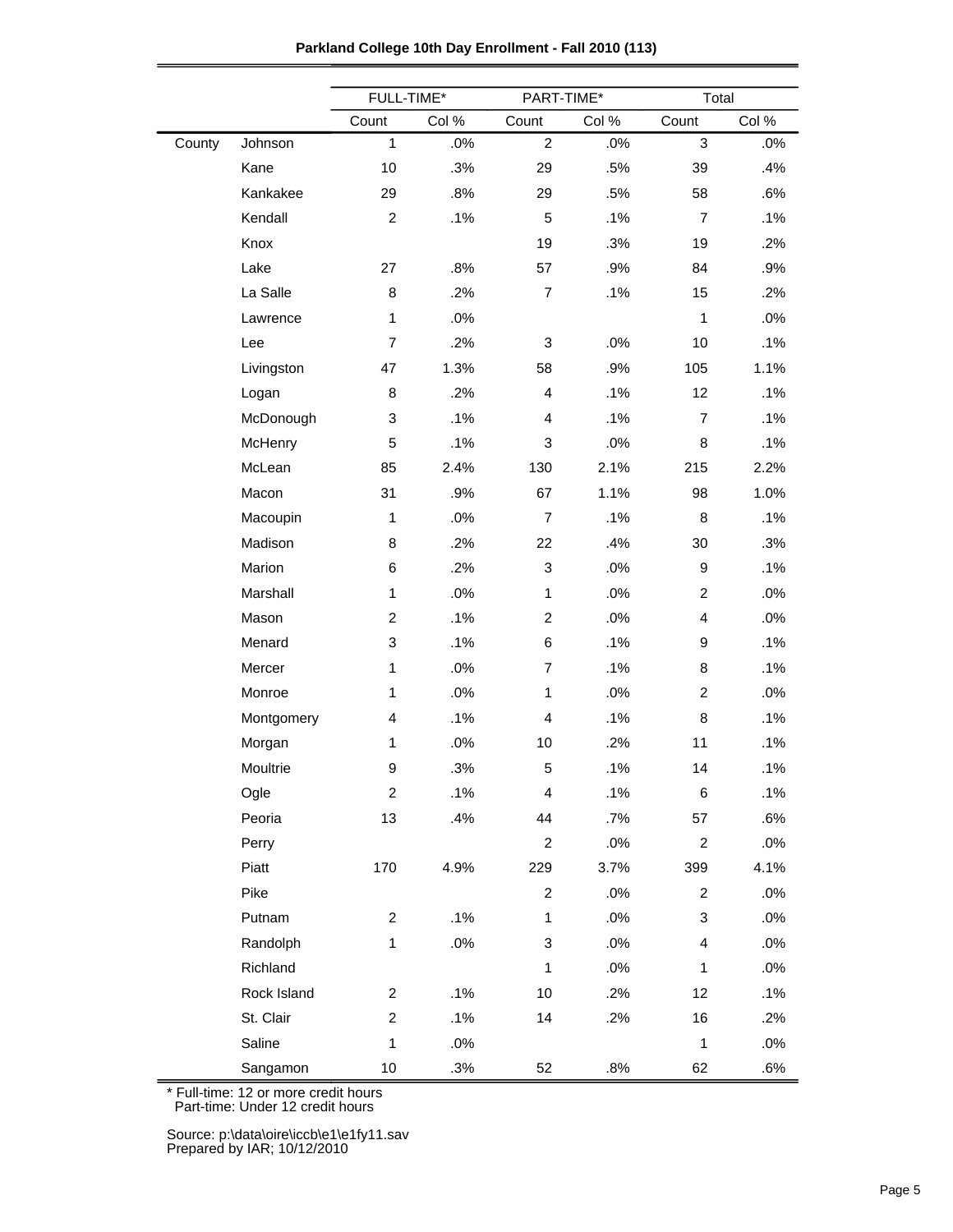|        |                         | FULL-TIME*     |        | PART-TIME*     |        | Total          |        |  |
|--------|-------------------------|----------------|--------|----------------|--------|----------------|--------|--|
|        |                         | Count          | Col %  | Count          | Col %  | Count          | Col %  |  |
| County | Schuyler                | 1              | .0%    | $\mathbf{1}$   | .0%    | $\overline{2}$ | .0%    |  |
|        | Scott                   |                |        | 1              | .0%    | 1              | .0%    |  |
|        | Shelby                  | 3              | .1%    | 6              | .1%    | 9              | .1%    |  |
|        | <b>Stark</b>            | 1              | .0%    | 1              | .0%    | $\overline{c}$ | .0%    |  |
|        | Stephenson              | 3              | .1%    |                |        | 3              | .0%    |  |
|        | Tazewell                | 8              | .2%    | 21             | .3%    | 29             | .3%    |  |
|        | Union                   |                |        | $\overline{4}$ | .1%    | 4              | .0%    |  |
|        | Vermilion               | 72             | 2.1%   | 113            | 1.8%   | 185            | 1.9%   |  |
|        | Wabash                  |                |        | 1              | .0%    | 1              | .0%    |  |
|        | Warren                  | $\overline{2}$ | .1%    | 8              | .1%    | 10             | $.1\%$ |  |
|        | Washington              | 1              | .0%    |                |        | 1              | .0%    |  |
|        | Wayne                   |                |        | 1              | .0%    | 1              | .0%    |  |
|        | Whiteside               | $\overline{7}$ | .2%    | 4              | .1%    | 11             | .1%    |  |
|        | Will                    | 29             | .8%    | 47             | .8%    | 76             | .8%    |  |
|        | Williamson              | 1              | .0%    | 1              | .0%    | 2              | .0%    |  |
|        | Winnebago               | 3              | .1%    | 12             | .2%    | 15             | $.2\%$ |  |
|        | Woodford                | 5              | .1%    | $\overline{7}$ | .1%    | 12             | .1%    |  |
|        | Correct/OOState/Foreign | 190            | 5.4%   | 203            | 3.3%   | 393            | 4.0%   |  |
|        | Total                   | 3497           | 100.0% | 6218           | 100.0% | 9715           | 100.0% |  |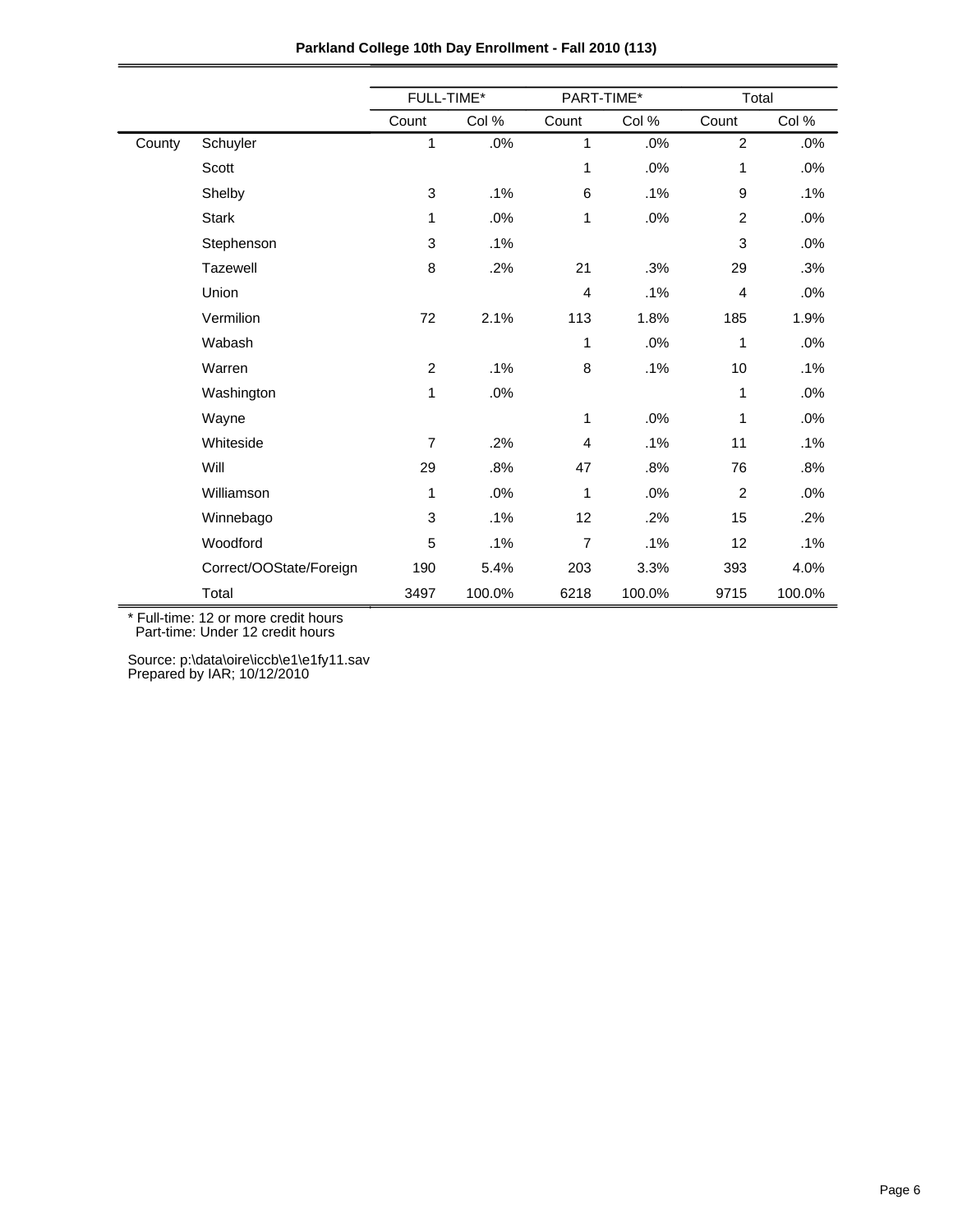| Parkland College 10th Day Enrollment - Fall 2010 (113) |  |  |  |
|--------------------------------------------------------|--|--|--|
|--------------------------------------------------------|--|--|--|

|                 |                             | FULL-TIME*     |        | PART-TIME*              |        | Total |        |
|-----------------|-----------------------------|----------------|--------|-------------------------|--------|-------|--------|
|                 |                             | Count          | Col %  | Count                   | Col %  | Count | Col %  |
| Out-of-District | Total                       | 813            | 100.0% | 1446                    | 100.0% | 2259  | 100.0% |
|                 | Kaskaskia Coll              | 8              | 1.0%   | 10                      | $.7\%$ | 18    | .8%    |
|                 | Coll of DuPage              | 39             | 4.8%   | 48                      | 3.3%   | 87    | 3.9%   |
|                 | <b>Black Hawk Coll</b>      | $\overline{7}$ | .9%    | 35                      | 2.4%   | 42    | 1.9%   |
|                 | <b>Triton Coll</b>          | 17             | 2.1%   | 39                      | 2.7%   | 56    | 2.5%   |
|                 | Sauk Valley Comm Coll       | 12             | 1.5%   | 9                       | .6%    | 21    | .9%    |
|                 | Danville Area Comm Coll     | 80             | 9.8%   | 108                     | 7.5%   | 188   | 8.3%   |
|                 | City Coll of Chicago        | 143            | 17.6%  | 320                     | 22.1%  | 463   | 20.5%  |
|                 | Elgin Comm College          | 12             | 1.5%   | 30                      | 2.1%   | 42    | 1.9%   |
|                 | South Surburban Coll        | 18             | 2.2%   | 25                      | 1.7%   | 43    | 1.9%   |
|                 | Rock Valley Coll            | $\overline{7}$ | .9%    | 16                      | 1.1%   | 23    | 1.0%   |
|                 | William Rainey Harper Col   | 14             | 1.7%   | 16                      | 1.1%   | 30    | 1.3%   |
|                 | Il Valley Comm Coll         | 20             | 2.5%   | 20                      | 1.4%   | 40    | 1.8%   |
|                 | Il Central Coll             | 29             | 3.6%   | 65                      | 4.5%   | 94    | 4.2%   |
|                 | Prairie State Coll          | 31             | 3.8%   | 54                      | 3.7%   | 85    | 3.8%   |
|                 | Waubonsee Comm Coll         | 9              | 1.1%   | 17                      | 1.2%   | 26    | 1.2%   |
|                 | Lake Land Coll              | 38             | 4.7%   | 62                      | 4.3%   | 100   | 4.4%   |
|                 | Carl Sandburg Coll          | 14             | 1.7%   | 64                      | 4.4%   | 78    | 3.5%   |
|                 | <b>Highland Coomm Coll</b>  | $\overline{7}$ | .9%    | 1                       | .1%    | 8     | .4%    |
|                 | Kankakee Comm Coll          | 56             | 6.9%   | 60                      | 4.1%   | 116   | 5.1%   |
|                 | Rend Lake Coll              | 1              | .1%    | 8                       | .6%    | 9     | .4%    |
|                 | <b>Belleville Area Coll</b> | 5              | .6%    | 20                      | 1.4%   | 25    | 1.1%   |
|                 | Kishwaukee Coll             | 2              | .2%    | $\overline{\mathbf{4}}$ | .3%    | 6     | .3%    |
|                 | Moraine Valley Comm Coll    | 21             | 2.6%   | 38                      | 2.6%   | 59    | 2.6%   |
|                 | Joliet Junior Coll          | 20             | 2.5%   | 36                      | 2.5%   | 56    | 2.5%   |
|                 | Lincoln Land Comm Coll      | 29             | 3.6%   | 76                      | 5.3%   | 105   | 4.6%   |
|                 | Morton College              | 4              | .5%    | 17                      | 1.2%   | 21    | .9%    |
|                 | McHenry County Coll         | 1              | .1%    |                         |        | 1     | .0%    |
|                 | Il Eastern Comm Coll        | 1              | .1%    | 9                       | .6%    | 10    | .4%    |
|                 | John A Logan Coll           | 3              | .4%    | $\overline{4}$          | .3%    | 7     | .3%    |
|                 | Coll of Lake County         | 26             | 3.2%   | 43                      | 3.0%   | 69    | 3.1%   |
|                 | Southeastern II Coll        | 1              | .1%    | $\boldsymbol{2}$        | .1%    | 3     | .1%    |
|                 | Spoon River Coll            | 3              | .4%    | 16                      | 1.1%   | 19    | .8%    |
|                 | Oakton College              | 18             | 2.2%   | 18                      | 1.2%   | 36    | 1.6%   |
|                 | Lewis & Clark Comm Coll     | 5              | .6%    | 15                      | 1.0%   | 20    | .9%    |
|                 | <b>Richland Comm Coll</b>   | 41             | 5.0%   | 75                      | 5.2%   | 116   | 5.1%   |
|                 | John Wood Comm Coll         | 1              | .1%    | 10                      | .7%    | 11    | .5%    |
|                 | <b>Heartland Comm Coll</b>  | 70             | 8.6%   | 54                      | 3.7%   | 124   | 5.5%   |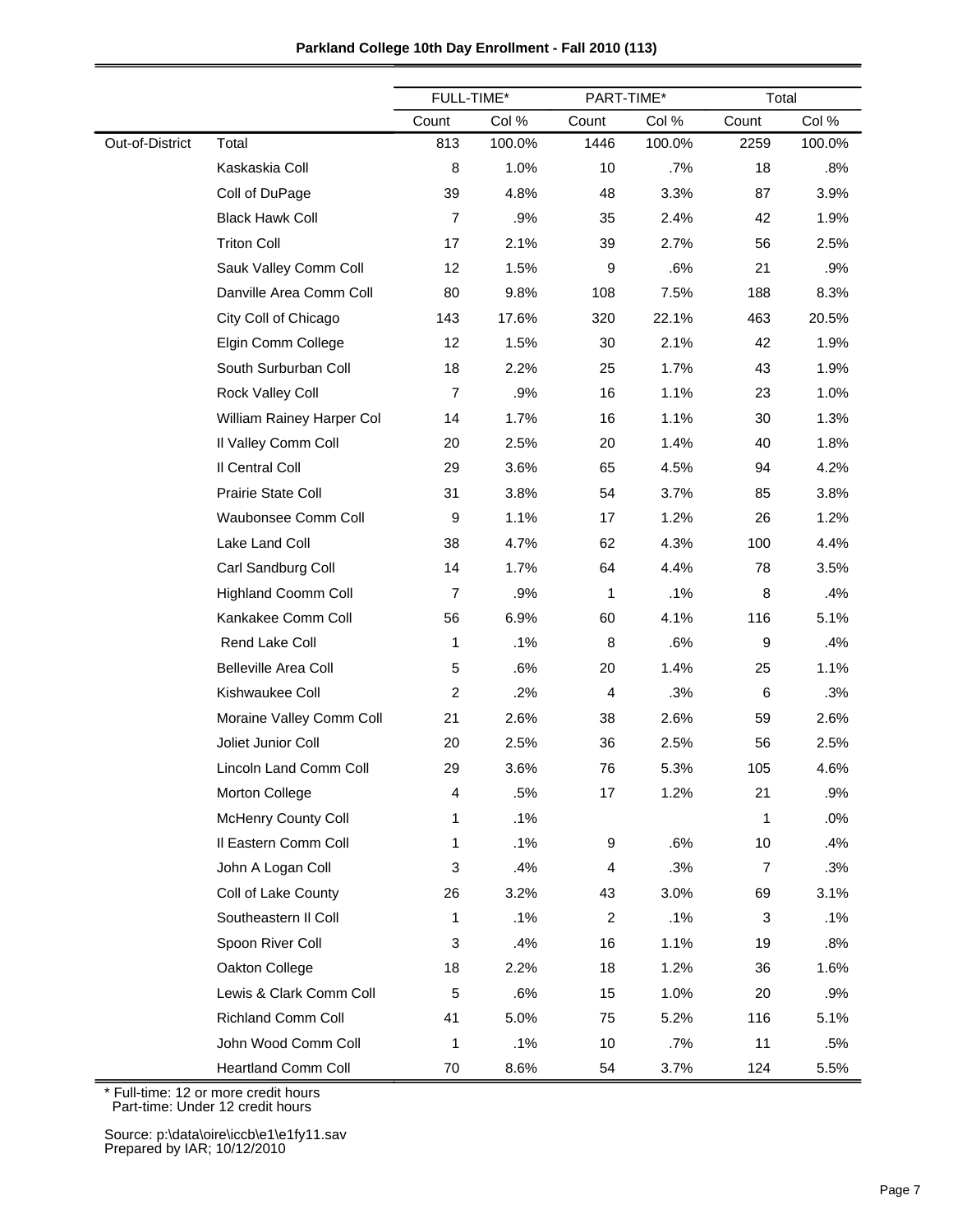| Parkland College 10th Day Enrollment - Fall 2010 (113) |  |  |  |  |  |
|--------------------------------------------------------|--|--|--|--|--|
|--------------------------------------------------------|--|--|--|--|--|

|                                  |                              | FULL-TIME* |        | PART-TIME* |        | Total |        |
|----------------------------------|------------------------------|------------|--------|------------|--------|-------|--------|
|                                  |                              | Count      | Col %  | Count      | Col %  | Count | Col %  |
| Out-of-District                  | State Comm Coll              |            |        | 2          | $.1\%$ | 2     | .1%    |
| <b>District</b><br>Instructional | Not shared/not<br>chargeback | 3441       | 98.4%  | 5979       | 96.2%  | 9420  | 97.0%  |
| Arrangement                      | Shared from another coll     | 5          | $.1\%$ | 221        | 3.6%   | 226   | 2.3%   |
|                                  | Chargeback                   | 51         | 1.5%   | 18         | .3%    | 69    | $.7\%$ |
|                                  | Total                        | 3497       | 100.0% | 6218       | 100.0% | 9715  | 100.0% |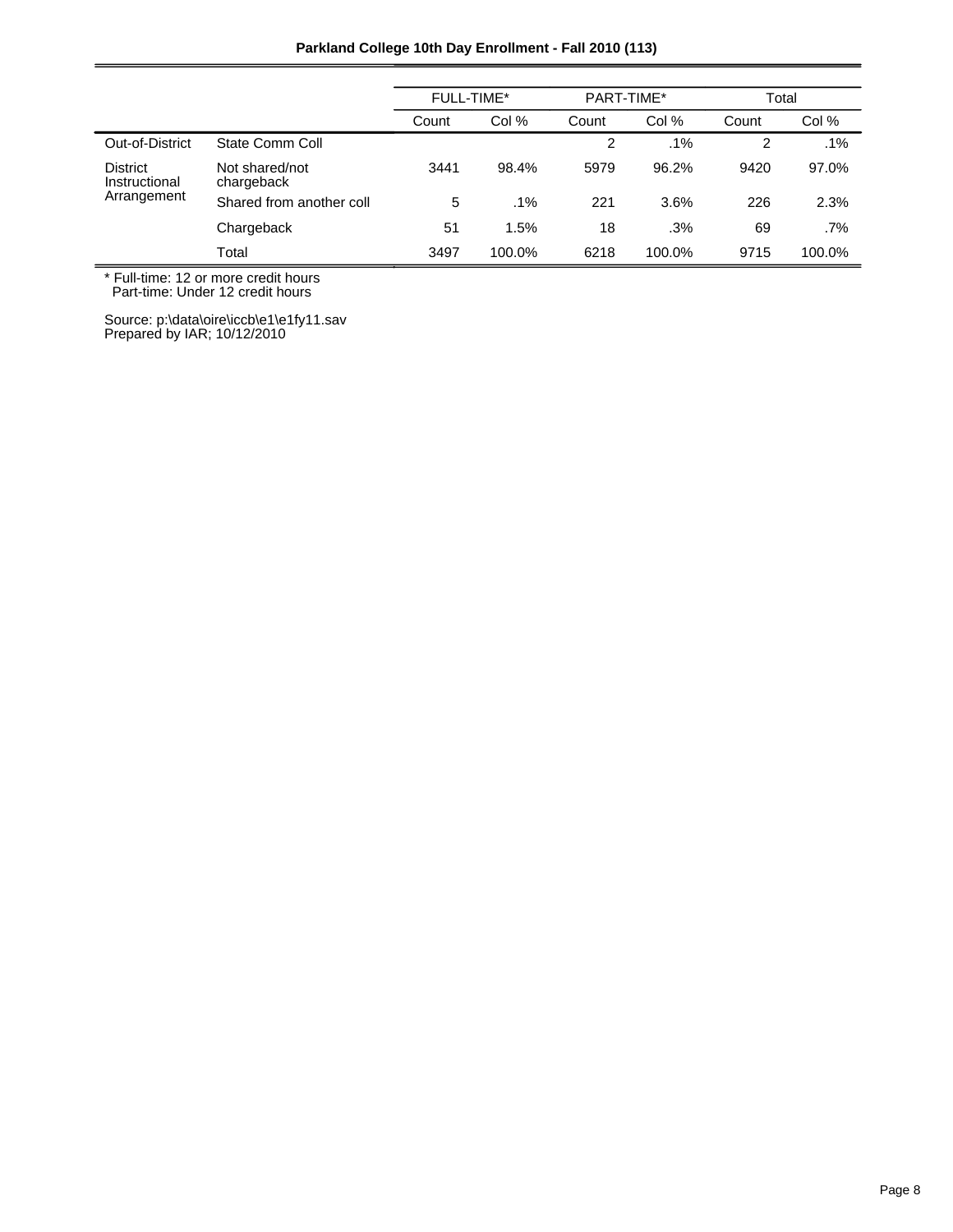|       |              | FULL-TIME*       |        | PART-TIME*     |        | Total                   |        |
|-------|--------------|------------------|--------|----------------|--------|-------------------------|--------|
|       |              | Count            | Col %  | Count          | Col %  | Count                   | Col %  |
| State | Arkansas     | $\overline{c}$   | .1%    |                |        | $\overline{2}$          | .0%    |
|       | California   | $\overline{c}$   | .1%    | 5              | .1%    | $\overline{7}$          | .1%    |
|       | Colorado     | $\mathbf{1}$     | .0%    |                |        | $\mathbf{1}$            | .0%    |
|       | Delaware     |                  |        | $\mathbf{1}$   | .0%    | $\mathbf{1}$            | .0%    |
|       | Florida      |                  |        | 3              | .0%    | 3                       | .0%    |
|       | Georgia      |                  |        | 3              | .0%    | 3                       | .0%    |
|       | Illinois     | 3308             | 94.6%  | 6016           | 96.8%  | 9324                    | 96.0%  |
|       | Indiana      | 23               | .7%    | 10             | .2%    | 33                      | .3%    |
|       | lowa         | 1                | .0%    | $\overline{c}$ | .0%    | 3                       | .0%    |
|       | Kentucky     |                  |        | $\overline{c}$ | .0%    | $\overline{2}$          | .0%    |
|       | Maryland     |                  |        | $\mathbf{1}$   | .0%    | $\mathbf{1}$            | .0%    |
|       | Michigan     | $\mathbf{1}$     | .0%    | $\mathbf{1}$   | .0%    | $\overline{c}$          | .0%    |
|       | Minnesota    | $\mathbf{1}$     | .0%    | $\mathbf{1}$   | .0%    | $\overline{2}$          | .0%    |
|       | Mississippi  | $\mathbf{1}$     | .0%    |                |        | $\mathbf{1}$            | .0%    |
|       | Missouri     | 5                | .1%    | 11             | .2%    | 16                      | .2%    |
|       | Montana      | $\mathbf{1}$     | .0%    |                |        | $\mathbf{1}$            | .0%    |
|       | Nebraska     |                  |        | $\mathbf{1}$   | .0%    | $\mathbf{1}$            | .0%    |
|       | Nevada       | 1                | .0%    |                |        | $\mathbf{1}$            | .0%    |
|       | New Jersey   | $\overline{c}$   | .1%    | 5              | .1%    | $\overline{7}$          | .1%    |
|       | New York     | 1                | .0%    | $\overline{c}$ | $.0\%$ | 3                       | .0%    |
|       | Ohio         | $\overline{4}$   | .1%    | $\overline{c}$ | .0%    | 6                       | .1%    |
|       | Oregon       |                  |        | $\overline{c}$ | .0%    | $\overline{c}$          | .0%    |
|       | Pennsylvania | 1                | .0%    | $\overline{c}$ | .0%    | 3                       | .0%    |
|       | Tennessee    |                  |        | $\mathbf{1}$   | .0%    | $\mathbf{1}$            | .0%    |
|       | Texas        | $\mathbf{1}$     | $.0\%$ | 4              | .1%    | 5                       | .1%    |
|       | Utah         | $\mathbf{1}$     | $.0\%$ |                |        | $\mathbf{1}$            | .0%    |
|       | Virginia     | $\overline{c}$   | .1%    | 3              | $.0\%$ | 5                       | .1%    |
|       | Wisconsin    | $\boldsymbol{2}$ | .1%    | $\overline{c}$ | $.0\%$ | $\overline{\mathbf{4}}$ | $.0\%$ |
|       | Wyoming      | $\mathbf{1}$     | .0%    |                |        | $\mathbf{1}$            | .0%    |
|       | Puerto Rico  | 1                | .0%    |                |        | $\mathbf{1}$            | $.0\%$ |
|       | Foreign      | 134              | 3.8%   | 138            | 2.2%   | 272                     | 2.8%   |
|       | Total        | 3497             | 100.0% | 6218           | 100.0% | 9715                    | 100.0% |

**Parkland College 10th Day Enrollment - Fall 2010 (113)**

Part-time: Under 12 credit hours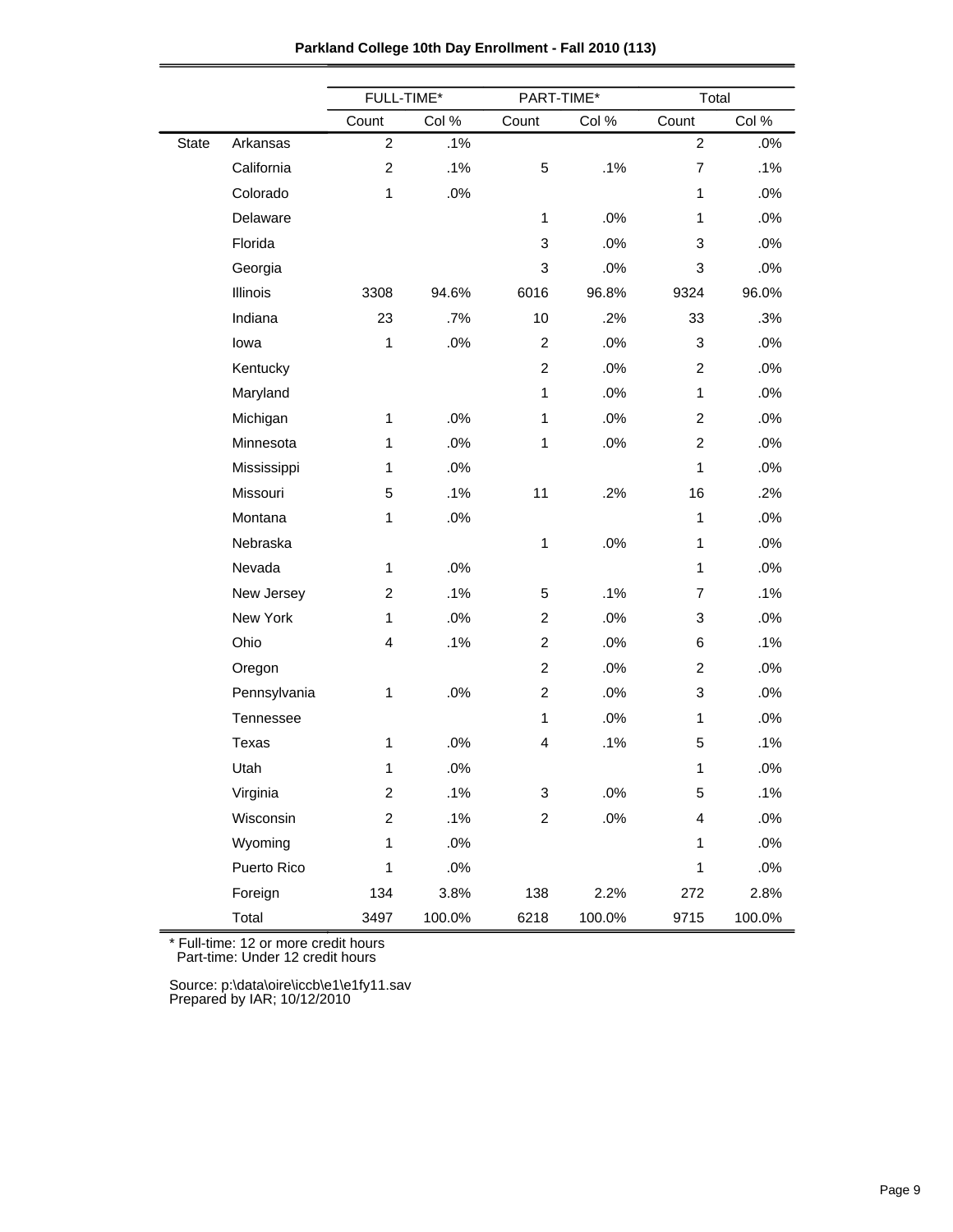|  | Parkland College 10th Day Enrollment - Fall 2010 (113) |  |
|--|--------------------------------------------------------|--|
|--|--------------------------------------------------------|--|

|                  |                 | FULL-TIME*                |        | PART-TIME*                |        | Total                     |        |
|------------------|-----------------|---------------------------|--------|---------------------------|--------|---------------------------|--------|
|                  |                 | Count                     | Col %  | Count                     | Col %  | Count                     | Col %  |
| Student          | Total           | 3497                      | 100.0% | 6218                      | 100.0% | 9715                      | 100.0% |
| Major<br>Program | <b>B ABG</b>    | $\overline{\mathbf{4}}$   | .1%    | $\ensuremath{\mathsf{3}}$ | .0%    | $\overline{7}$            | .1%    |
|                  | <b>B ABK</b>    | 2                         | .1%    | 1                         | .0%    | $\mathbf 3$               | .0%    |
|                  | <b>B ABL</b>    | 19                        | .5%    | 24                        | .4%    | 43                        | .4%    |
|                  | <b>B ABM</b>    | 23                        | .7%    | 16                        | .3%    | 39                        | .4%    |
|                  | <b>B ABR</b>    | 5                         | .1%    | $\overline{\mathbf{4}}$   | .1%    | $\boldsymbol{9}$          | .1%    |
|                  | <b>B ABT</b>    | 8                         | .2%    | $\boldsymbol{2}$          | .0%    | 10                        | .1%    |
|                  | <b>BACC</b>     | 58                        | 1.7%   | 93                        | 1.5%   | 151                       | 1.6%   |
|                  | <b>B AGB</b>    | 3                         | .1%    | $\boldsymbol{2}$          | .0%    | $\mathbf 5$               | .1%    |
|                  | <b>B CCP</b>    | 1                         | .0%    | 6                         | .1%    | $\overline{7}$            | .1%    |
|                  | <b>BCSS</b>     |                           |        | 1                         | $.0\%$ | 1                         | .0%    |
|                  | <b>B EQM</b>    | 14                        | .4%    | $\overline{7}$            | .1%    | 21                        | .2%    |
|                  | <b>B FLD</b>    |                           |        | $\ensuremath{\mathsf{3}}$ | .0%    | 3                         | .0%    |
|                  | <b>B</b> GIS    | $\boldsymbol{2}$          | .1%    | 1                         | .0%    | 3                         | .0%    |
|                  | <b>BHIF</b>     |                           |        | 4                         | .1%    | $\overline{4}$            | .0%    |
|                  | <b>BHIH</b>     | 11                        | .3%    | 12                        | .2%    | 23                        | .2%    |
|                  | <b>B HIM</b>    |                           |        | $\overline{c}$            | .0%    | $\overline{2}$            | .0%    |
|                  | <b>BHIR</b>     | 24                        | .7%    | 17                        | .3%    | 41                        | .4%    |
|                  | <b>B HRC</b>    | $\overline{c}$            | .1%    | $\boldsymbol{2}$          | .0%    | $\overline{4}$            | .0%    |
|                  | <b>B IND</b>    | 8                         | .2%    | $\overline{7}$            | .1%    | 15                        | .2%    |
|                  | <b>BINT</b>     | 4                         | .1%    | 1                         | $.0\%$ | 5                         | .1%    |
|                  | <b>B MGT</b>    | 84                        | 2.4%   | 100                       | 1.6%   | 184                       | 1.9%   |
|                  | <b>B MKT</b>    | 25                        | .7%    | 24                        | .4%    | 49                        | .5%    |
|                  | C TFL           |                           |        | 1                         | .0%    | 1                         | .0%    |
|                  | E ACE           | 1                         | .0%    |                           |        | $\mathbf 1$               | .0%    |
|                  | E ACR           | 23                        | .7%    | 29                        | .5%    | 52                        | .5%    |
|                  | E AFT           | 16                        | .5%    | 11                        | .2%    | 27                        | .3%    |
|                  | E AMT           | $\ensuremath{\mathsf{3}}$ | .1%    | 6                         | .1%    | $\boldsymbol{9}$          | .1%    |
|                  | E AUS           | 1                         | .0%    | $\mathbf{1}$              | $.0\%$ | $\boldsymbol{2}$          | .0%    |
|                  | E AUT           | 49                        | 1.4%   | 37                        | .6%    | 86                        | .9%    |
|                  | $\mathsf E$ BCR | 6                         | .2%    | $\boldsymbol{9}$          | .1%    | 15                        | .2%    |
|                  | $\mathsf E$ CCA |                           |        | 97                        | 1.6%   | 97                        | 1.0%   |
|                  | E CDB           | 12                        | .3%    | 11                        | .2%    | 23                        | .2%    |
|                  | E CDM           | 31                        | .9%    | 39                        | .6%    | 70                        | .7%    |
|                  | E CDS           | $\boldsymbol{2}$          | .1%    | 5                         | .1%    | $\overline{7}$            | .1%    |
|                  | E CIT           |                           |        | 1                         | $.0\%$ | $\mathbf 1$               | .0%    |
|                  | E CIV           | $\overline{c}$            | .1%    | 1                         | .0%    | 3                         | $.0\%$ |
|                  | E CMD           | 3                         | .1%    |                           |        | $\ensuremath{\mathsf{3}}$ | $.0\%$ |

Part-time: Under 12 credit hours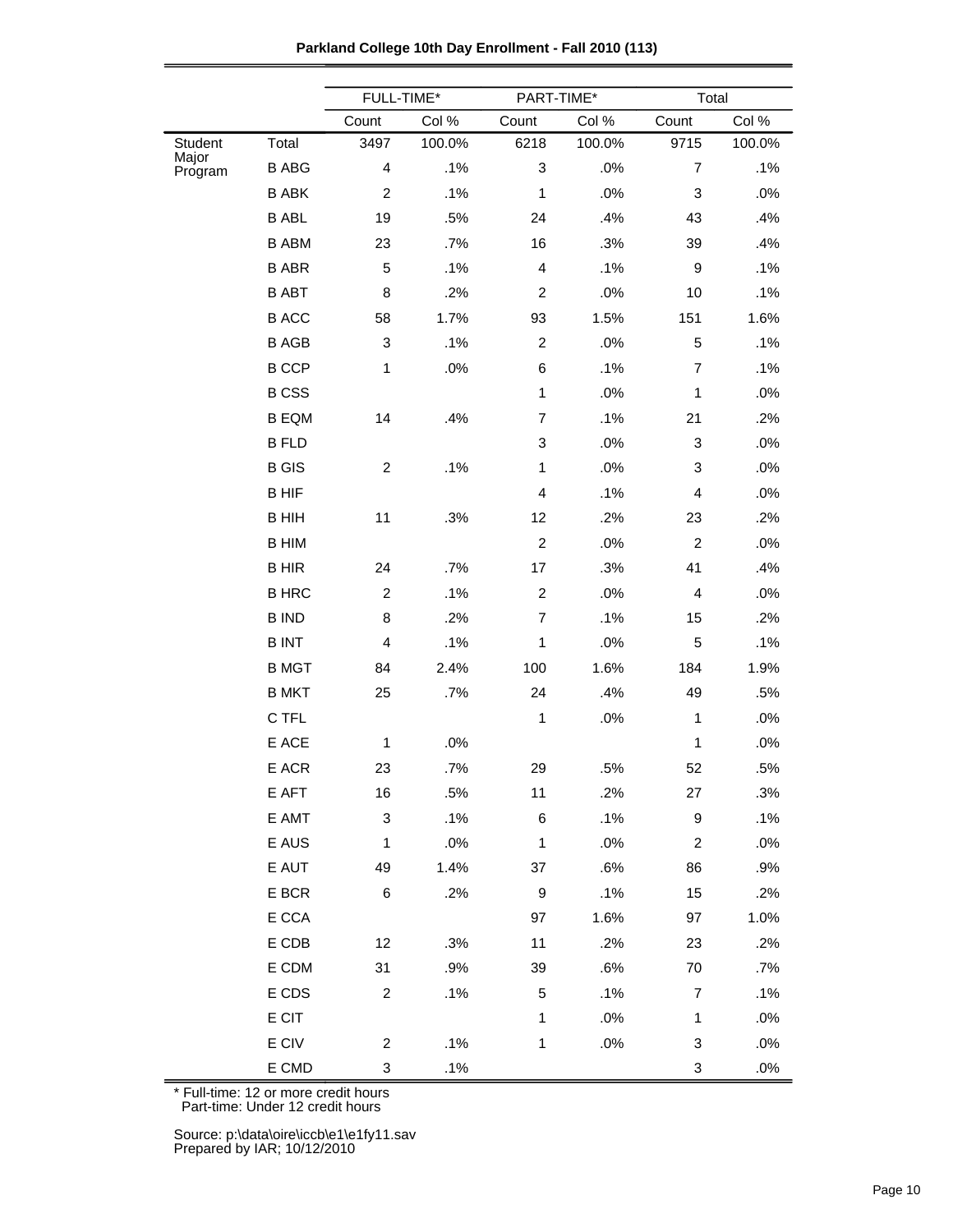|                  |              | FULL-TIME*                |       | PART-TIME*     |       | Total          |       |
|------------------|--------------|---------------------------|-------|----------------|-------|----------------|-------|
|                  |              | Count                     | Col % | Count          | Col % | Count          | Col % |
| <b>Student</b>   | E CRR        |                           |       | $\mathbf{1}$   | .0%   | $\mathbf{1}$   | .0%   |
| Major<br>Program | E CTT        | 1                         | .0%   | 5              | .1%   | $\,6$          | .1%   |
|                  | E ECS        | 13                        | .4%   | 17             | .3%   | 30             | .3%   |
|                  | E EIW        | 1                         | .0%   | $\mathbf{1}$   | .0%   | $\overline{c}$ | .0%   |
|                  | E ELP        | 3                         | .1%   | $\overline{7}$ | .1%   | 10             | .1%   |
|                  | E ENS        | 121                       | 3.5%  | 71             | 1.1%  | 192            | 2.0%  |
|                  | E ERW        | 1                         | .0%   | $\mathbf 1$    | .0%   | $\overline{c}$ | .0%   |
|                  | E GLZ        |                           |       | 9              | .1%   | 9              | .1%   |
|                  | E HVC        | 18                        | .5%   | 15             | .2%   | 33             | .3%   |
|                  | E IMT        | 1                         | .0%   | 37             | .6%   | 38             | .4%   |
|                  | E IRW        |                           |       | 37             | .6%   | 37             | .4%   |
|                  | E MFG        | 22                        | .6%   | 15             | .2%   | 37             | .4%   |
|                  | E MFT        | $\ensuremath{\mathsf{3}}$ | .1%   | 3              | .0%   | 6              | .1%   |
|                  | E MPT        |                           |       | $\mathbf{1}$   | .0%   | 1              | .0%   |
|                  | E PDA        |                           |       | 29             | .5%   | 29             | .3%   |
|                  | E PET        | 50                        | 1.4%  | 10             | .2%   | 60             | .6%   |
|                  | E PFT        |                           |       | $\mathbf 1$    | .0%   | 1              | .0%   |
|                  | E SMA        |                           |       | 13             | .2%   | 13             | .1%   |
|                  | E SST        | 5                         | .1%   | $\overline{c}$ | .0%   | $\overline{7}$ | .1%   |
|                  | <b>EHAC</b>  | $\boldsymbol{2}$          | .1%   |                |       | $\overline{c}$ | .0%   |
|                  | F AAD        | 32                        | .9%   | 44             | .7%   | 76             | .8%   |
|                  | F AAE        | $\overline{7}$            | .2%   | 8              | .1%   | 15             | .2%   |
|                  | F GDS        | 29                        | .8%   | 37             | .6%   | 66             | .7%   |
|                  | F MCB        | 16                        | .5%   | 18             | .3%   | 34             | .3%   |
|                  | F MCC        | $\,6$                     | .2%   | 6              | .1%   | 12             | .1%   |
|                  | F MSE        | 12                        | .3%   | 14             | .2%   | 26             | .3%   |
|                  | F MSP        | 19                        | .5%   | 13             | .2%   | 32             | .3%   |
|                  | <b>FMPH</b>  | $\overline{\mathbf{4}}$   | .1%   | $\overline{c}$ | .0%   | 6              | .1%   |
|                  | G DCM        |                           |       | 3              | .0%   | 3              | .0%   |
|                  | G DHG        | 67                        | 1.9%  |                |       | 67             | .7%   |
|                  | <b>GDTP</b>  | $\boldsymbol{7}$          | .2%   | 16             | .3%   | 23             | .2%   |
|                  | G EMA        |                           |       | $\overline{c}$ | .0%   | $\overline{c}$ | .0%   |
|                  | <b>G EMT</b> | 3                         | .1%   | 22             | .4%   | 25             | .3%   |
|                  | G MAS        | 9                         | .3%   | 38             | .6%   | 47             | .5%   |
|                  | G MSG        | 3                         | .1%   | 14             | .2%   | 17             | .2%   |
|                  | <b>G NAS</b> | 3                         | .1%   | 31             | .5%   | 34             | .3%   |
|                  | <b>G NUR</b> | 43                        | 1.2%  | 164            | 2.6%  | 207            | 2.1%  |
|                  | <b>G OTA</b> | 15                        | .4%   | 18             | .3%   | 33             | .3%   |

**Parkland College 10th Day Enrollment - Fall 2010 (113)**

Part-time: Under 12 credit hours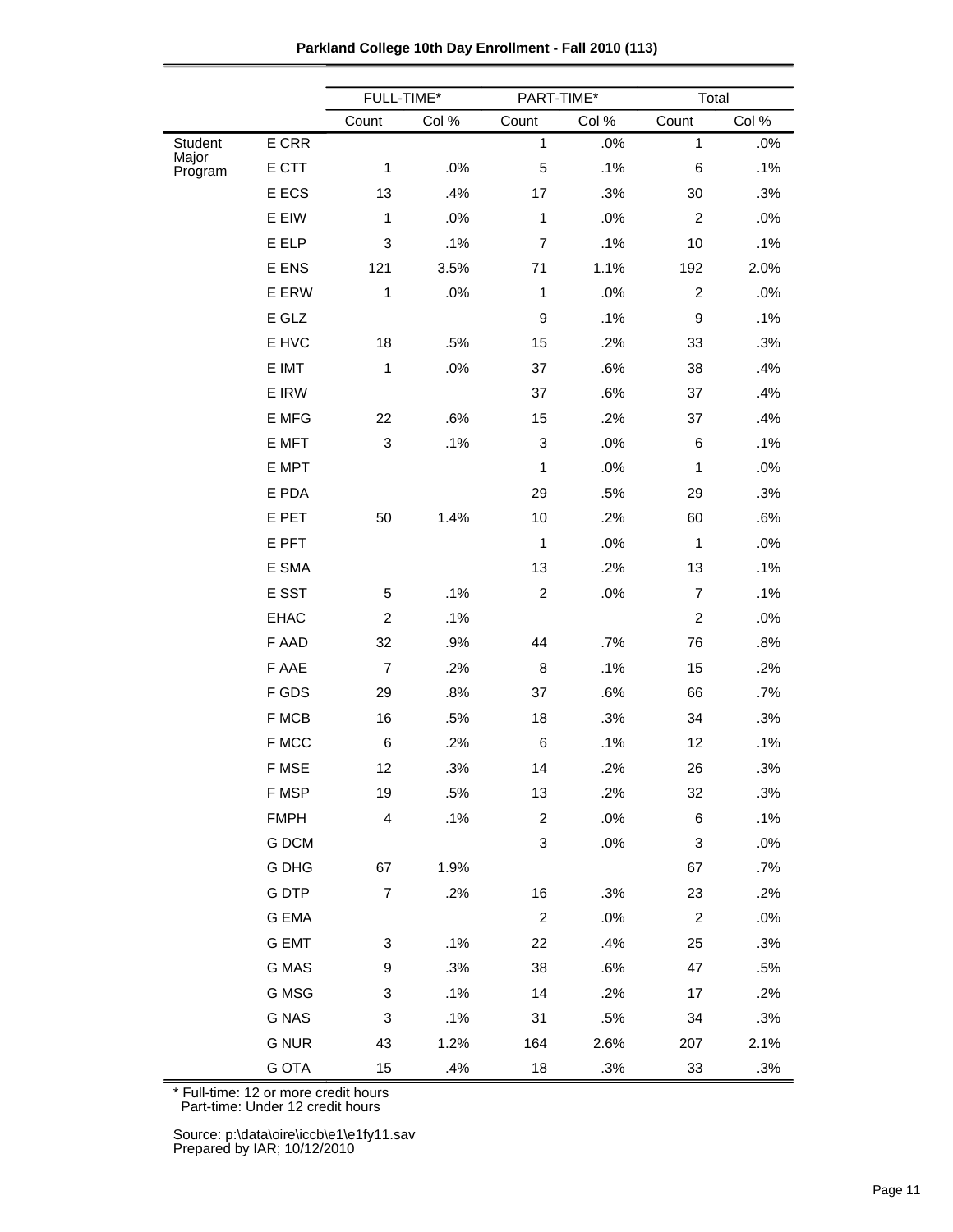|  | Parkland College 10th Day Enrollment - Fall 2010 (113) |  |
|--|--------------------------------------------------------|--|
|--|--------------------------------------------------------|--|

|                  |                               | FULL-TIME*     |       | PART-TIME*                |        | Total                     |       |
|------------------|-------------------------------|----------------|-------|---------------------------|--------|---------------------------|-------|
|                  |                               | Count          | Col % | Count                     | Col %  | Count                     | Col % |
| Student          | <b>GRTT</b>                   | $\overline{7}$ | .2%   | 26                        | .4%    | 33                        | .3%   |
| Major<br>Program | G SUR                         | 11             | .3%   | 22                        | .4%    | 33                        | .3%   |
|                  | <b>G VTT</b>                  | 49             | 1.4%  | 15                        | .2%    | 64                        | .7%   |
|                  | G XRA                         | 6              | .2%   | 31                        | .5%    | 37                        | .4%   |
|                  | <b>GXMR</b>                   |                |       | 5                         | .1%    | 5                         | .1%   |
|                  | H GAA                         | 689            | 19.7% | 727                       | 11.7%  | 1416                      | 14.6% |
|                  | N ASG                         | 766            | 21.9% | 668                       | 10.7%  | 1434                      | 14.8% |
|                  | N FTR                         | 8              | .2%   | $\boldsymbol{9}$          | .1%    | 17                        | .2%   |
|                  | <b>OCCUP</b>                  | 186            | 5.3%  | 364                       | 5.9%   | 550                       | 5.7%  |
|                  | S CDA                         | $\overline{c}$ | .1%   | $\overline{\mathbf{4}}$   | .1%    | 6                         | .1%   |
|                  | S CHD                         | 31             | .9%   | 58                        | .9%    | 89                        | .9%   |
|                  | S CJS                         | 103            | 2.9%  | 106                       | 1.7%   | 209                       | 2.2%  |
|                  | SFST                          | 15             | .4%   | 14                        | .2%    | 29                        | .3%   |
|                  | S HST                         |                |       | 1                         | .0%    | $\mathbf{1}$              | .0%   |
|                  | S PRO                         | $\mathbf{1}$   | .0%   | $\boldsymbol{2}$          | .0%    | 3                         | .0%   |
|                  | T ASP                         |                |       | $\overline{2}$            | .0%    | $\overline{c}$            | .0%   |
|                  | T CGR                         |                |       | $\mathbf{1}$              | .0%    | $\mathbf{1}$              | .0%   |
|                  | T CIS                         |                |       | 4                         | .1%    | $\overline{4}$            | .0%   |
|                  | T CMS                         | 12             | .3%   | 35                        | .6%    | 47                        | .5%   |
|                  | <b>T CNA</b>                  | 37             | 1.1%  | 53                        | .9%    | 90                        | .9%   |
|                  | T CPL                         | 19             | .5%   | 23                        | .4%    | 42                        | .4%   |
|                  | T CSM                         | $\mathbf{1}$   | .0%   | $\overline{c}$            | .0%    | $\ensuremath{\mathsf{3}}$ | .0%   |
|                  | T DGM                         | 44             | 1.3%  | 47                        | .8%    | 91                        | .9%   |
|                  | T IPR                         | $\mathbf{1}$   | .0%   | 8                         | .1%    | 9                         | .1%   |
|                  | <b>T LIN</b>                  |                |       | 1                         | .0%    | $\mathbf{1}$              | .0%   |
|                  | <b>T MSN</b>                  |                |       | 1                         | .0%    | $\mathbf 1$               | .0%   |
|                  | T MSO                         | $\mathbf{1}$   | .0%   | $\overline{c}$            | .0%    | 3                         | .0%   |
|                  | <b>T NET</b>                  | $\overline{c}$ | .1%   | 1                         | .0%    | 3                         | .0%   |
|                  | T NSS                         |                |       | 1                         | .0%    | $\mathbf 1$               | .0%   |
|                  | T OCA                         | 28             | .8%   | 55                        | .9%    | 83                        | .9%   |
|                  | T OCP                         | $\overline{c}$ | .1%   | $\ensuremath{\mathsf{3}}$ | $.0\%$ | 5                         | .1%   |
|                  | T OCT                         |                |       | 4                         | .1%    | 4                         | .0%   |
|                  | T ODB                         | $\mathbf{1}$   | .0%   | 1                         | .0%    | $\overline{c}$            | .0%   |
|                  | T OOS                         | $\mathbf{1}$   | .0%   | 1                         | .0%    | $\overline{c}$            | .0%   |
|                  | T VGA                         |                |       | 1                         | .0%    | $\mathbf{1}$              | .0%   |
|                  | T VGW                         | $\mathbf{1}$   | .0%   | 1                         | .0%    | $\overline{\mathbf{c}}$   | .0%   |
|                  | T WSM                         | $\overline{c}$ | .1%   | 6                         | .1%    | 8                         | .1%   |
|                  | $\boldsymbol{\mathsf{X}}$ CDL |                |       | 4                         | .1%    | 4                         | .0%   |

Part-time: Under 12 credit hours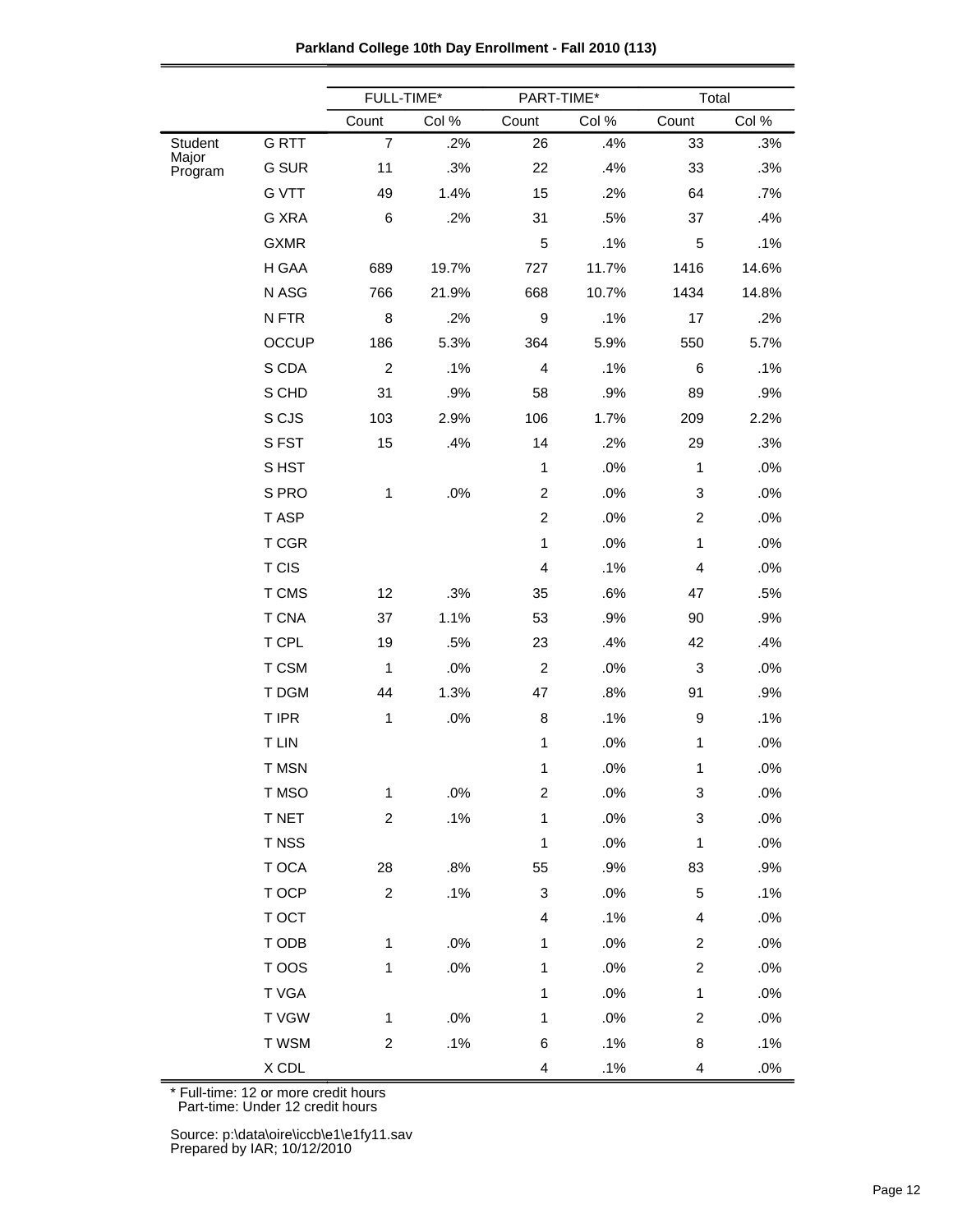|                  |            | FULL-TIME*                |        | PART-TIME*     |        | Total          |        |  |
|------------------|------------|---------------------------|--------|----------------|--------|----------------|--------|--|
|                  |            | Count                     | Col %  | Count          | Col %  | Count          | Col %  |  |
| Student          | Y AB2      |                           |        | 12             | .2%    | 12             | .1%    |  |
| Major<br>Program | Y AB3      | $\overline{c}$            | .1%    | 48             | .8%    | 50             | .5%    |  |
|                  | Y AB4      | $\boldsymbol{2}$          | .1%    | 53             | .9%    | 55             | .6%    |  |
|                  | Y ABB      |                           |        | 1              | .0%    | 1              | .0%    |  |
|                  | Y AS5      | $\overline{c}$            | .1%    | 28             | .5%    | 30             | .3%    |  |
|                  | Y AS6      | $\ensuremath{\mathsf{3}}$ | .1%    | 31             | .5%    | 34             | .3%    |  |
|                  | Y EL1      |                           |        | $\overline{7}$ | .1%    | $\overline{7}$ | .1%    |  |
|                  | Y EL2      | $\mathbf{1}$              | .0%    | 48             | .8%    | 49             | .5%    |  |
|                  | Y EL3      | $\overline{c}$            | .1%    | 20             | .3%    | 22             | .2%    |  |
|                  | Y EL4      | $\mathbf{1}$              | .0%    | 37             | .6%    | 38             | .4%    |  |
|                  | Y EL5      |                           |        | 18             | .3%    | 18             | .2%    |  |
|                  | Y EL6      |                           |        | 1              | .0%    | 1              | .0%    |  |
|                  | Y GSU      | 496                       | 14.2%  | 2300           | 37.0%  | 2796           | 28.8%  |  |
| Degree           | 1799       | 186                       | 5.3%   | 364            | 5.9%   | 550            | 5.7%   |  |
| <b>Type</b>      | AA         | 682                       | 19.5%  | 650            | 10.5%  | 1332           | 13.7%  |  |
|                  | AAS        | 1044                      | 29.9%  | 1227           | 19.7%  | 2271           | 23.4%  |  |
|                  | <b>AES</b> | 121                       | 3.5%   | 71             | 1.1%   | 192            | 2.0%   |  |
|                  | <b>AFA</b> | 70                        | 2.0%   | 79             | 1.3%   | 149            | 1.5%   |  |
|                  | <b>AGS</b> | 496                       | 14.2%  | 2300           | 37.0%  | 2796           | 28.8%  |  |
|                  | AS         | 766                       | 21.9%  | 668            | 10.7%  | 1434           | 14.8%  |  |
|                  | <b>CE</b>  | 20                        | .6%    | 381            | 6.1%   | 401            | 4.1%   |  |
|                  | <b>CER</b> | 112                       | 3.2%   | 478            | 7.7%   | 590            | 6.1%   |  |
|                  | Total      | 3497                      | 100.0% | 6218           | 100.0% | 9715           | 100.0% |  |

**Parkland College 10th Day Enrollment - Fall 2010 (113)**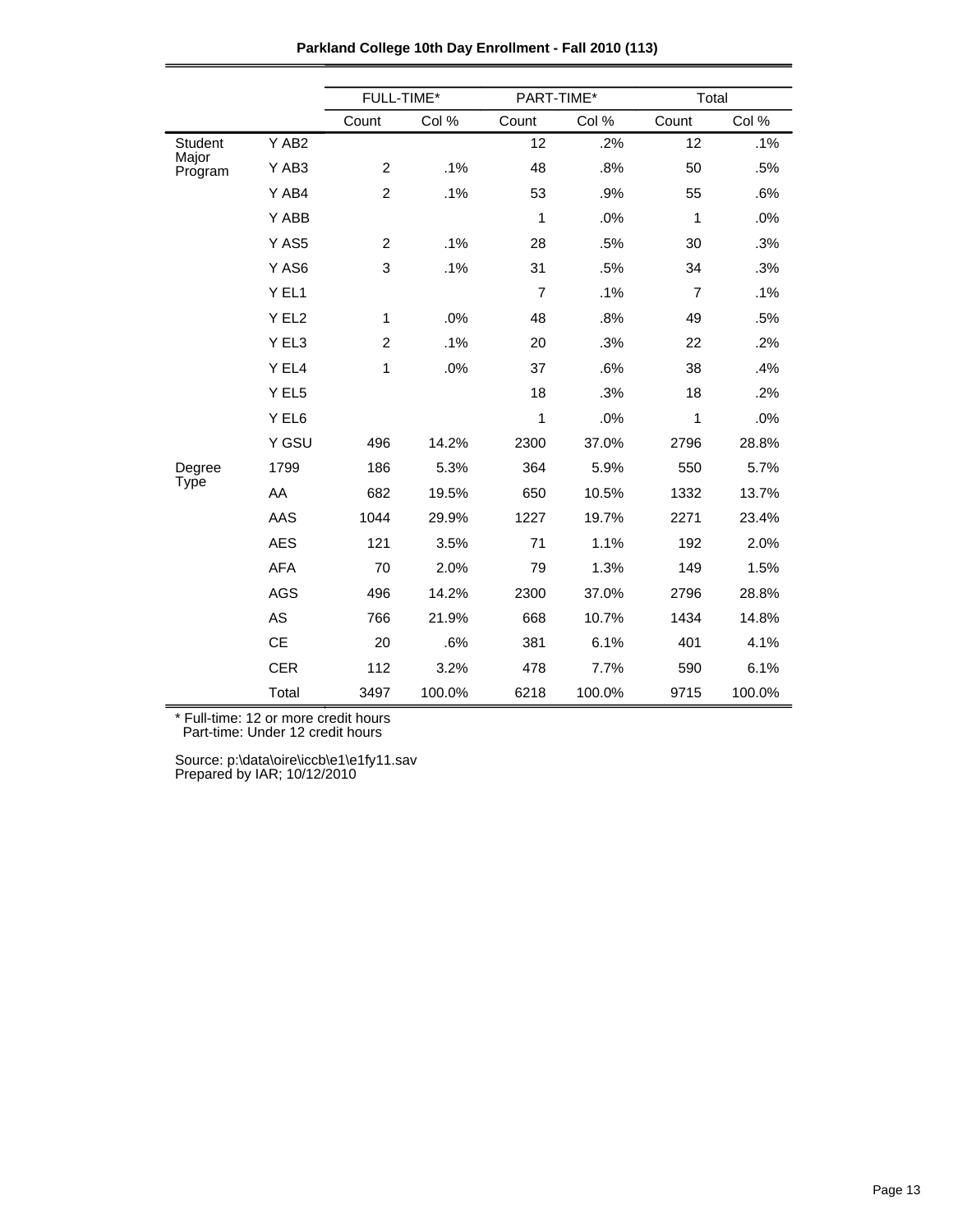| Parkland College 10th Day Enrollment - Fall 2010 (113) |  |  |  |  |  |
|--------------------------------------------------------|--|--|--|--|--|
|--------------------------------------------------------|--|--|--|--|--|

|                                   |                                             | FULL-TIME*     |        | PART-TIME*     |        | Total          |        |
|-----------------------------------|---------------------------------------------|----------------|--------|----------------|--------|----------------|--------|
|                                   |                                             | Count          | Col %  | Count          | Col %  | Count          | Col %  |
| <b>INSTITUTION</b><br><b>NAME</b> | Total                                       | 206            | 100.0% | 196            | 100.0% | 402            | 100.0% |
|                                   | Unknown Institution                         |                |        | 1              | .5%    | 1              | .2%    |
|                                   | <b>Black Hawk College-East</b>              |                |        | 1              | .5%    | $\mathbf{1}$   | .2%    |
|                                   | <b>Black Hawk College-Quad</b><br>Cities    | 1              | .5%    | 1              | .5%    | $\overline{c}$ | .5%    |
|                                   | <b>Blackburn College</b>                    | 1              | .5%    |                |        | $\mathbf{1}$   | .2%    |
|                                   | <b>Bradley University</b>                   | $\overline{c}$ | 1.0%   |                |        | 2              | .5%    |
|                                   | Carl Sandburg College                       | 1              | .5%    |                |        | 1              | .2%    |
|                                   | College of DuPage                           | 6              | 2.9%   | 5              | 2.6%   | 11             | 2.7%   |
|                                   | College of Lake County                      | 2              | 1.0%   | 1              | .5%    | 3              | .7%    |
|                                   | Columbia College                            | 1              | .5%    |                |        | 1              | .2%    |
|                                   | Danville Area Community<br>College          | 9              | 4.4%   | 11             | 5.6%   | 20             | 5.0%   |
|                                   | DeVry Institute of<br>Technology - Lombard  |                |        | 1              | .5%    | 1              | .2%    |
|                                   | <b>Eastern Illinois University</b>          | 4              | 1.9%   | 4              | 2.0%   | 8              | 2.0%   |
|                                   | <b>Elgin Community College</b>              |                |        | 1              | .5%    | 1              | .2%    |
|                                   | Eureka College                              | 1              | .5%    |                |        | 1              | .2%    |
|                                   | Greenville College                          |                |        | 1              | .5%    | 1              | .2%    |
|                                   | <b>Heartland Community</b><br>College       | 12             | 5.8%   | 9              | 4.6%   | 21             | 5.2%   |
|                                   | <b>Highland Community</b><br>College        | $\overline{c}$ | 1.0%   |                |        | $\overline{c}$ | .5%    |
|                                   | Illinois Central College                    | 5              | 2.4%   | 6              | 3.1%   | 11             | 2.7%   |
|                                   | Illinois College                            |                |        | 1              | .5%    | 1              | .2%    |
|                                   | <b>Illinois State University</b>            | 1              | .5%    | 3              | 1.5%   | 4              | 1.0%   |
|                                   | <b>Illinois Valley Community</b><br>College | 3              | 1.5%   | 1              | .5%    | 4              | 1.0%   |
|                                   | Illinois Wesleyan<br>University             | $\overline{c}$ | 1.0%   | 1              | .5%    | 3              | .7%    |
|                                   | John A. Logan College                       | 4              | 1.9%   | $\overline{c}$ | 1.0%   | 6              | 1.5%   |
|                                   | John Wood Community<br>College              |                |        | $\overline{c}$ | 1.0%   | $\overline{c}$ | .5%    |
|                                   | Joliet Junior College                       | 8              | 3.9%   | 3              | 1.5%   | 11             | 2.7%   |
|                                   | Judson College                              |                |        | 1              | .5%    | $\mathbf{1}$   | .2%    |
|                                   | Kankakee Community<br>College               | 9              | 4.4%   | 6              | 3.1%   | 15             | 3.7%   |
|                                   | Kaskaskia College                           | $\overline{2}$ | 1.0%   |                |        | $\overline{2}$ | .5%    |
|                                   | Kennedy-King College                        | 1              | .5%    | 1              | .5%    | $\overline{2}$ | .5%    |
|                                   | Kishwaukee College                          |                |        | 3              | 1.5%   | 3              | .7%    |
|                                   | Lake Land College                           | 8              | 3.9%   | 15             | 7.7%   | 23             | 5.7%   |
|                                   | Lewis & Clark Community<br>College          |                |        | 1              | .5%    | 1              | .2%    |
|                                   | Lincoln Christian College                   | 1              | .5%    |                |        | 1              | .2%    |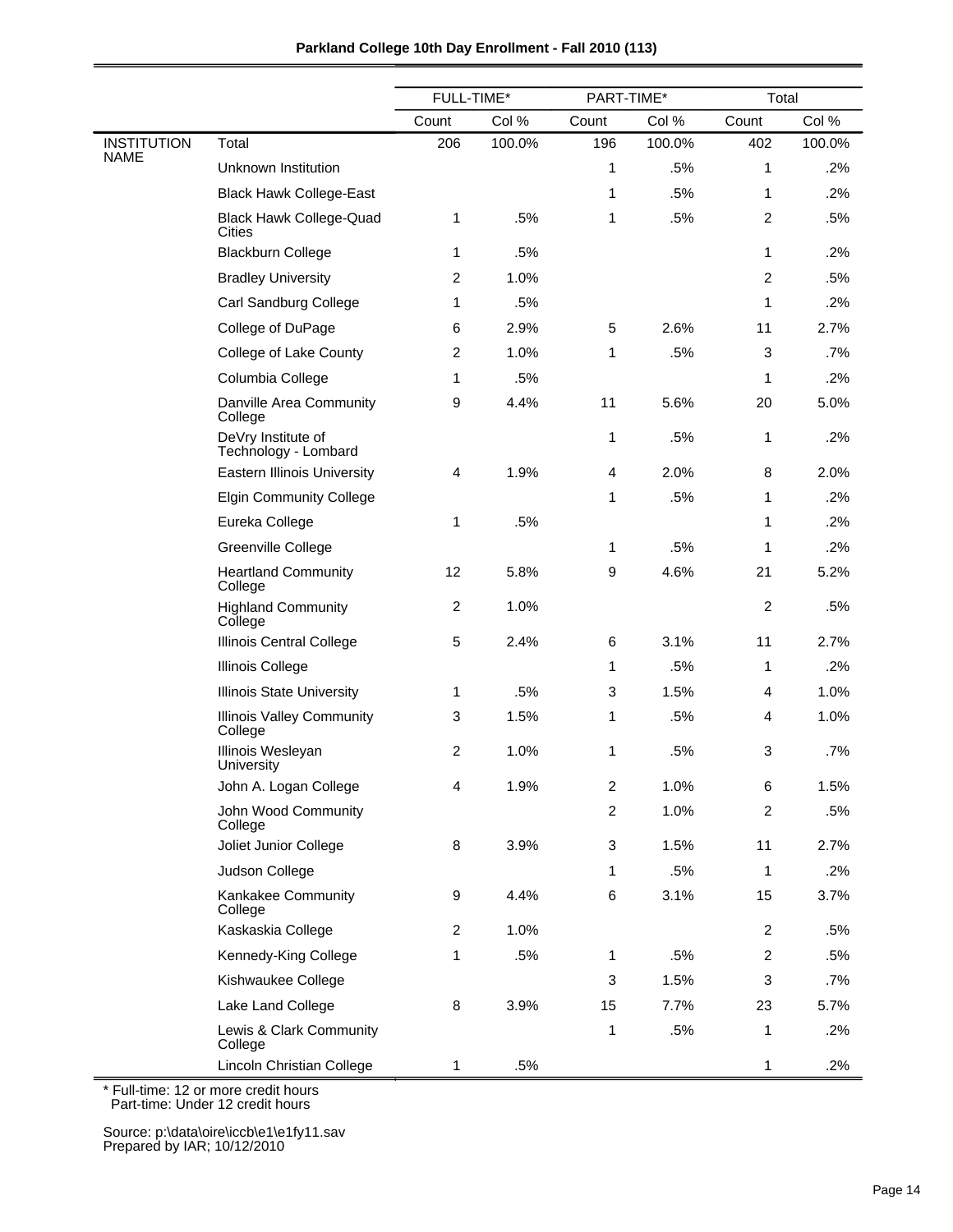|                    |                                                                 | FULL-TIME*     |       | PART-TIME*     |       | Total          |        |
|--------------------|-----------------------------------------------------------------|----------------|-------|----------------|-------|----------------|--------|
|                    |                                                                 | Count          | Col % | Count          | Col % | Count          | Col %  |
| <b>INSTITUTION</b> | Lincoln College                                                 | 2              | 1.0%  | $\overline{c}$ | 1.0%  | $\overline{4}$ | 1.0%   |
| <b>NAME</b>        | <b>Lincoln Land Community</b><br>College                        | $\overline{c}$ | 1.0%  |                |       | $\overline{c}$ | .5%    |
|                    | Lincoln Trail College                                           |                |       | $\overline{c}$ | 1.0%  | $\overline{2}$ | .5%    |
|                    | MacMurray College                                               |                |       | $\overline{c}$ | 1.0%  | $\overline{2}$ | .5%    |
|                    | Malcolm X College                                               | 1              | .5%   |                |       | $\mathbf{1}$   | .2%    |
|                    | <b>McHenry County College</b>                                   |                |       | 1              | .5%   | $\mathbf{1}$   | .2%    |
|                    | Millikin University                                             | 1              | .5%   | 1              | .5%   | $\overline{c}$ | .5%    |
|                    | Moraine Valley Comm.<br>College                                 | 6              | 2.9%  | $\overline{c}$ | 1.0%  | 8              | 2.0%   |
|                    | North Park Coll. & Theol.<br>Seminary                           |                |       | 1              | .5%   | 1              | .2%    |
|                    | Northeastern Illinois<br>University                             | 3              | 1.5%  |                |       | 3              | $.7\%$ |
|                    | Northern Illinois University                                    | 3              | 1.5%  | $\overline{c}$ | 1.0%  | 5              | 1.2%   |
|                    | Oakton Community<br>College                                     | $\overline{c}$ | 1.0%  | 1              | .5%   | 3              | .7%    |
|                    | Olive-Harvey College                                            |                |       | 1              | .5%   | $\mathbf{1}$   | .2%    |
|                    | <b>Olivet Nazarene College</b>                                  | $\overline{2}$ | 1.0%  |                |       | 2              | .5%    |
|                    | <b>Olney Central College</b>                                    | 1              | .5%   |                |       | $\mathbf{1}$   | .2%    |
|                    | Prairie State College                                           |                |       | $\overline{c}$ | 1.0%  | $\overline{c}$ | .5%    |
|                    | Rend Lake College                                               | 1              | .5%   | 1              | .5%   | $\overline{2}$ | .5%    |
|                    | Richard J. Daley College                                        |                |       | 3              | 1.5%  | 3              | .7%    |
|                    | <b>Richland Community</b><br>College                            | 5              | 2.4%  | $\overline{c}$ | 1.0%  | $\overline{7}$ | 1.7%   |
|                    | <b>Robert Morris College</b>                                    | 1              | .5%   | $\overline{c}$ | 1.0%  | 3              | $.7\%$ |
|                    | Rock Valley College                                             | 2              | 1.0%  | $\overline{c}$ | 1.0%  | 4              | 1.0%   |
|                    | Sauk Valley Community<br>College                                | $\overline{c}$ | 1.0%  |                |       | $\overline{c}$ | .5%    |
|                    | <b>Shawnee Community</b><br>College                             |                |       | 1              | .5%   | 1              | .2%    |
|                    | SIU Carbondale                                                  | 3              | 1.5%  | 10             | 5.1%  | 13             | 3.2%   |
|                    | SIU Edwardsville                                                | 1              | .5%   | 3              | 1.5%  | 4              | 1.0%   |
|                    | South Suburban College<br>of Cook County (Thornton<br>Community |                |       | 1              | .5%   | $\mathbf{1}$   | .2%    |
|                    | Southeastern Illinois<br>College                                | $\overline{c}$ | 1.0%  |                |       | $\overline{2}$ | .5%    |
|                    | Southwestern Illinois<br>College                                | $\overline{c}$ | 1.0%  |                |       | $\overline{c}$ | .5%    |
|                    | Spoon River College                                             | 1              | .5%   |                |       | $\mathbf{1}$   | .2%    |
|                    | <b>Triton College</b>                                           | 3              | 1.5%  | 4              | 2.0%  | $\overline{7}$ | 1.7%   |
|                    | U of I - Chicago                                                | $\overline{2}$ | 1.0%  | 1              | .5%   | 3              | $.7\%$ |
|                    | U of I - Urbana                                                 | 33             | 16.0% | 37             | 18.9% | 70             | 17.4%  |
|                    | <b>Waubonsee Community</b><br>College                           | $\overline{c}$ | 1.0%  |                |       | $\overline{c}$ | .5%    |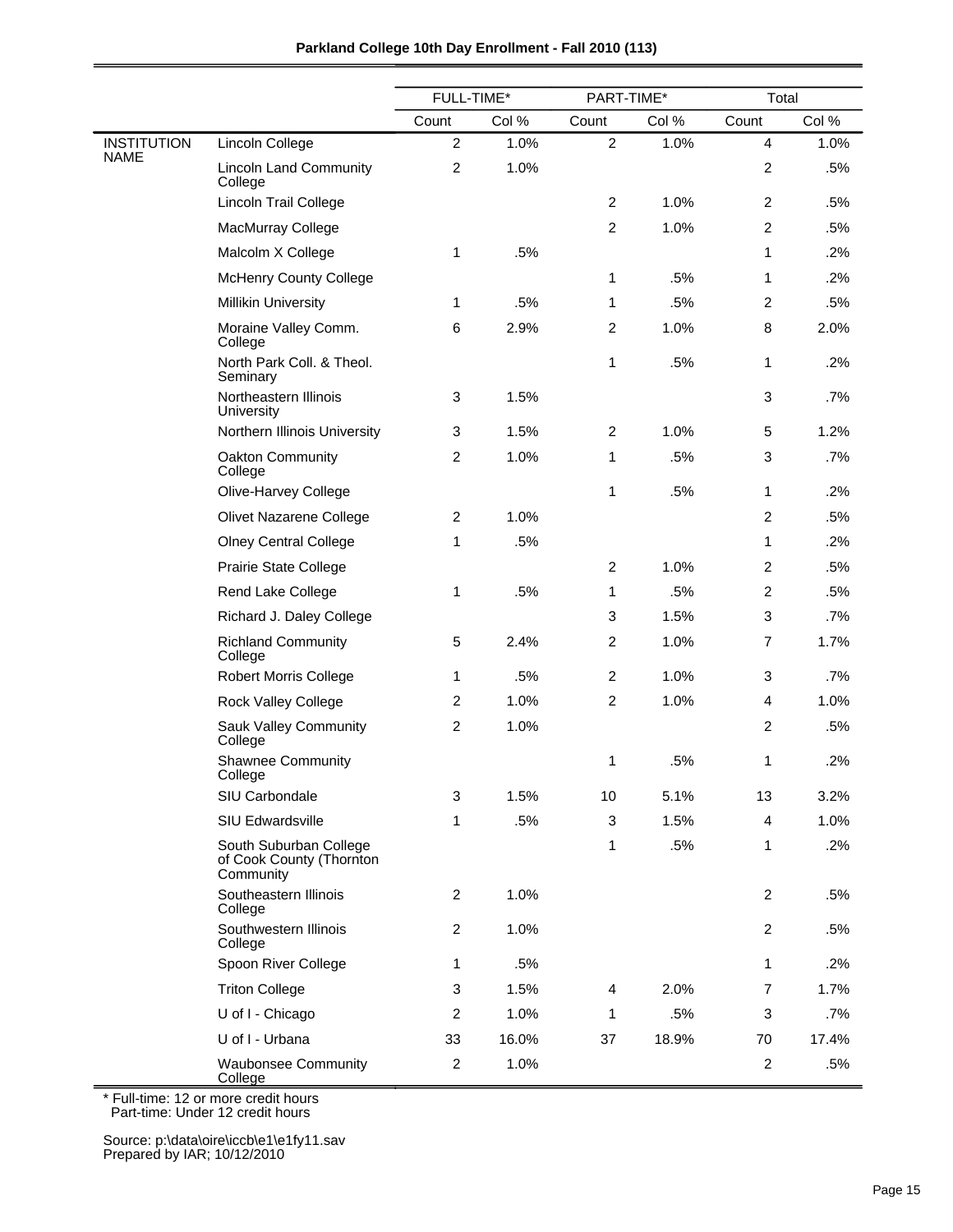| Parkland College 10th Day Enrollment - Fall 2010 (113) |                                         |                   |        |            |        |       |        |  |  |
|--------------------------------------------------------|-----------------------------------------|-------------------|--------|------------|--------|-------|--------|--|--|
|                                                        |                                         | <b>FULL-TIME*</b> |        | PART-TIME* |        | Total |        |  |  |
|                                                        |                                         | Count             | Col %  | Count      | Col %  | Count | Col %  |  |  |
| <b>INSTITUTION</b><br><b>NAME</b>                      | Western Illinois University             |                   |        | 1          | .5%    | 1     | .2%    |  |  |
|                                                        | <b>Wilbur Wright College</b>            |                   | .5%    | 1          | .5%    | 2     | .5%    |  |  |
|                                                        | <b>William Rainey Harper</b><br>College |                   | .5%    | 1          | .5%    | 2     | .5%    |  |  |
|                                                        | Out of State Institution                | 35                | 17.0%  | 27         | 13.8%  | 62    | 15.4%  |  |  |
| <b>INSTITUTION</b><br><b>TYPE</b>                      | Unknown Institution Type                | 35                | 17.0%  | 28         | 14.3%  | 63    | 15.7%  |  |  |
|                                                        | <b>Private Junior Colleges</b>          | 3                 | 1.5%   | 4          | 2.0%   | 7     | 1.7%   |  |  |
|                                                        | Private Universities/Co                 | 11                | 5.3%   | 9          | 4.6%   | 20    | 5.0%   |  |  |
|                                                        | <b>Public Community Colleg</b>          | 107               | 51.9%  | 94         | 48.0%  | 201   | 50.0%  |  |  |
|                                                        | <b>Public Universities</b>              | 50                | 24.3%  | 61         | 31.1%  | 111   | 27.6%  |  |  |
|                                                        | Total                                   | 206               | 100.0% | 196        | 100.0% | 402   | 100.0% |  |  |

Source: p:\data\oire\iccb\e1\e1fy11.sav Prepared by IAR; 10/12/2010

 $\overline{\phantom{0}}$